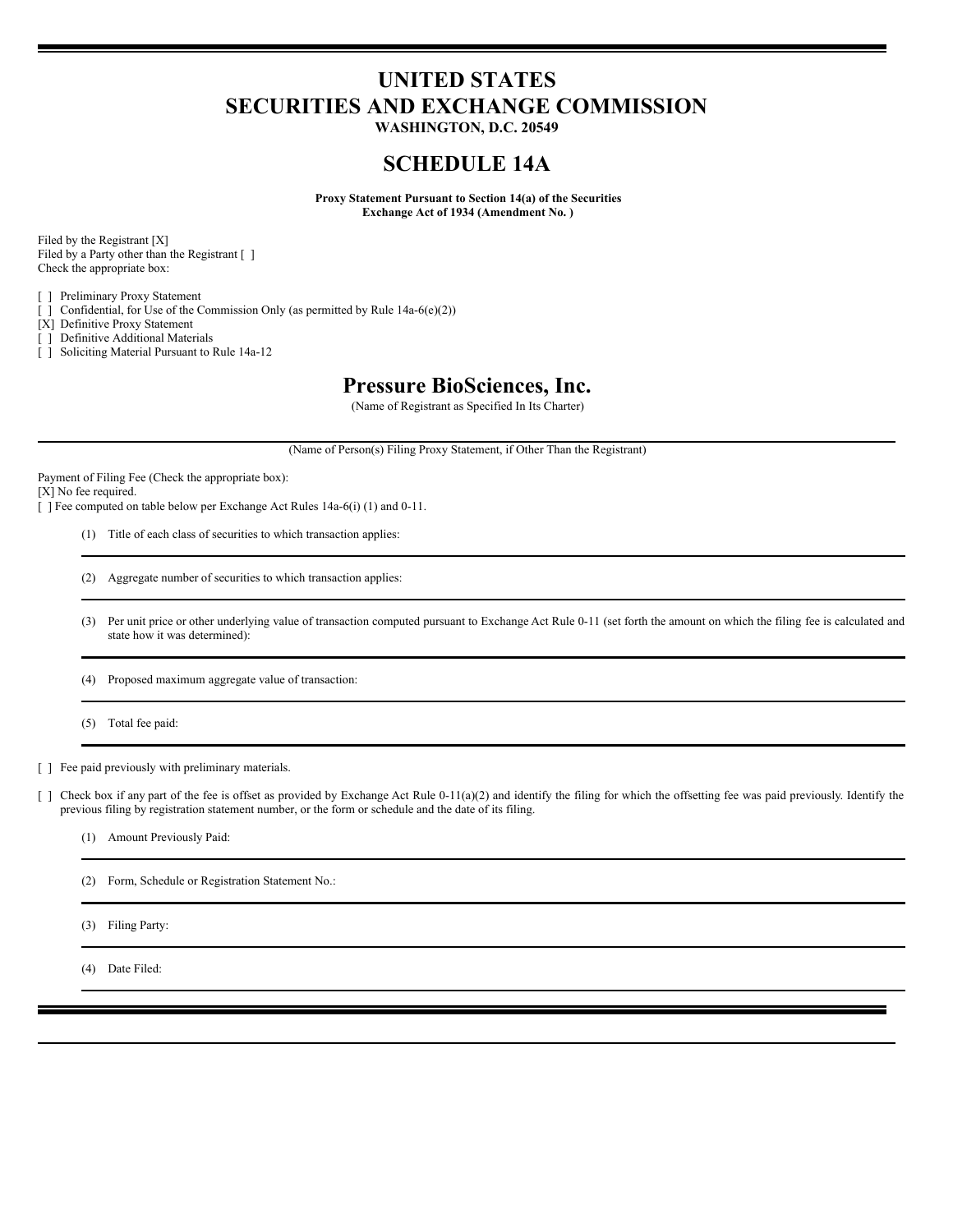#### October 31, 2019

Dear Stockholder:

You are cordially invited to attend the Special Meeting in Lieu of the Annual Meeting of Stockholders (the "Meeting") of Pressure BioSciences, Inc. (the "Company") to be held on Thursday December 19, 2019, at 4:00 p.m. EST at the Company's principal executive offices located at 14 Norfolk Avenue, South Easton, MA 02375.

Detailed information about the Meeting and the proposals to be acted upon are included in the accompanying notice of Meeting and proxy statement (the "Proxy Statement"). The Company's Annual Report on Form 10-K for the fiscal year ended December 31, 2018 also accompanies this letter.

We will be using the "Notice and Access" method of providing proxy materials to you via the Internet. We believe that this process will provide a convenient, economic and environmentally friendly way to access the proxy materials and authorize a proxy to vote your shares.

Whether or not you plan to attend the Meeting, you can ensure that your shares of the Company's common stock are voted at the Meeting in accordance with your written instructions, by completing and returning the enclosed proxy card. If you plan to attend the Meeting in person, please remember to bring a form of personal identification with you and, if you are acting as a proxy for another stockholder, please bring written confirmation from the record owner that you are acting as a proxy. A complete list of shareholders entitled to vote at the Annual Meeting will be available for inspection for a period of ten days prior to the Annual Meeting, at the Company's office, located at 14 Norfolk Avenue, South Easton, MA 02375.

If your shares are held by your broker in their name (in "street name"), your broker may not vote your shares on the election of directors (Proposal No. 1) and other non-routine matters, in the absence of your specific instructions as to how to vote. All proposals presented in this Proxy Statement, other than Proposal No. 2, are considered non-routine matters. Proposal No. 2 is considered a routine matter. If your shares are held in street name, it is important that you provide instructions to your broker regarding the voting of your shares.

Sincerely,

Jeffrey N. Peterson Chairman of the Board of Directors

#### **YOUR VOTE IS IMPORTANT**

WHETHER OR NOT YOU PLAN TO ATTEND THE ANNUAL MEETING IN PERSON, TO ASSURE THAT YOUR SHARES WILL BE REPRESENTED, PLEASE COMPLETE, DATE, SIGN AND RETURN THE ENCLOSED PROXY WITHOUT DELAY IN THE ENCLOSED ENVELOPE, WHICH REQUIRES NO ADDITIONAL POSTAGE IF MAILED IN THE UNITED STATES. IF YOU ATTEND THE ANNUAL MEETING, YOU MAY VOTE IN PERSON IF YOU WISH **TO DO SO EVEN IF YOU HAVE PREVIOUSLY SENT IN YOUR PROXY.**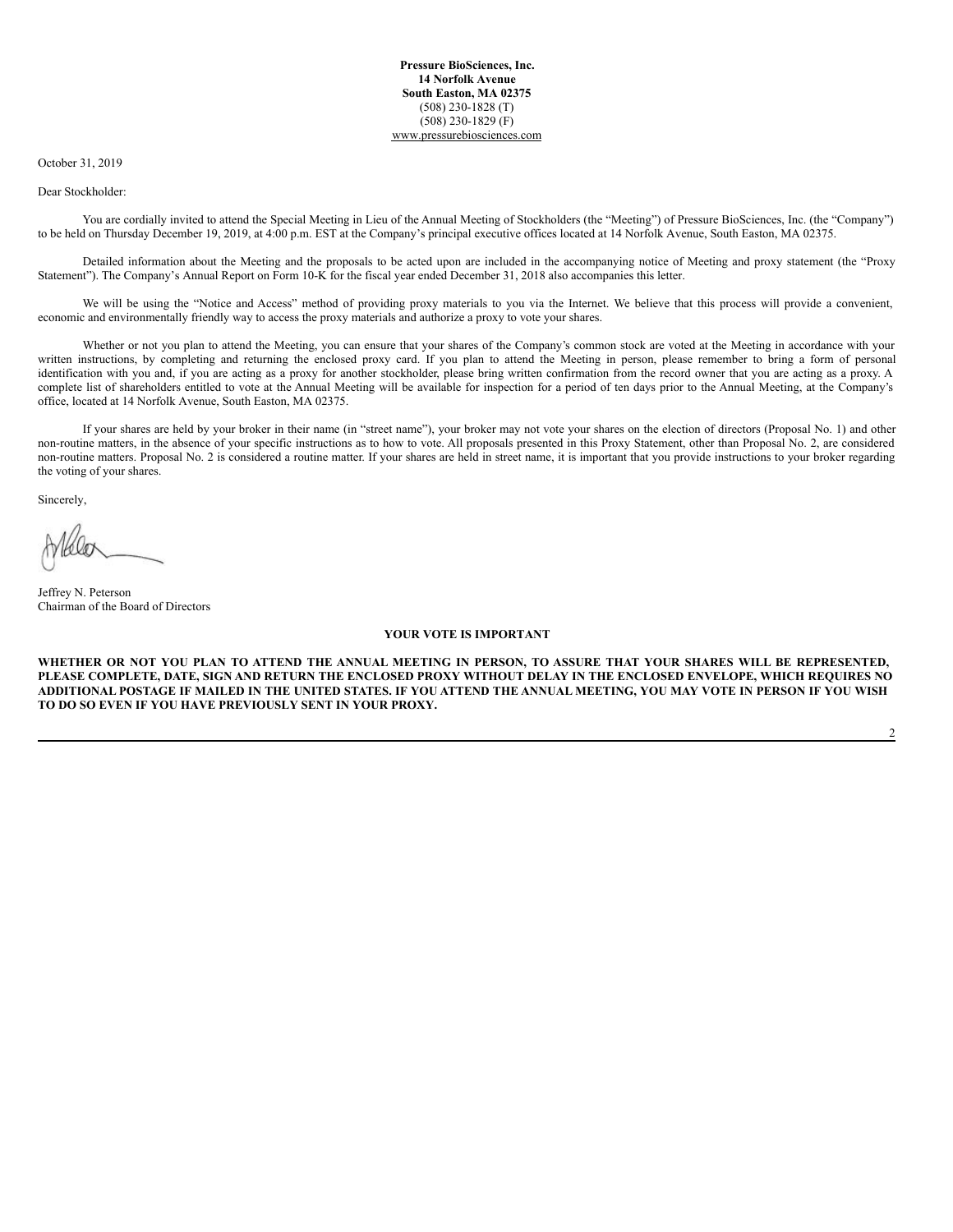## **TABLE OF CONTENTS**

|                                                                                                 | Page |
|-------------------------------------------------------------------------------------------------|------|
| GENERAL INFORMATION ABOUT THE PROXY STATEMENT AND ANNUAL MEETING                                |      |
| SECURITY OWNERSHIP OF CERTAIN BENEFICIAL OWNERS AND MANAGEMENT                                  |      |
| PROPOSAL NO. 1: ELECTION OF DIRECTORS                                                           | 10   |
| <b>CORPORATE GOVERNANCE</b>                                                                     | 14   |
| REPORT OF THE COMPENSATION COMMITTEE                                                            |      |
| REPORT OF THE AUDIT COMMITTEE                                                                   |      |
| PROPOSAL NO. 2: RATIFICATION OF APPOINTMENT OF INDEPENDENT REGISTERED PUBLIC ACCOUNTING FIRM    | 22   |
| FEES TO INDEPENDENT REGISTERED PUBLIC ACCOUNTING FIRM                                           | 23   |
| PROPOSAL NO. 3: NON-BINDING RESOLUTION TO APPROVE EXECUTIVE COMPENSATION                        | 24   |
| CERTAIN RELATIONSHIPS AND RELATED TRANSACTIONS                                                  |      |
| PROPOSAL NO. 4: PREFERRED FREQUENCY OF NON-BINDING RESOLUTION TO APPROVE EXECUTIVE COMPENSATION | 24   |
| <b>OTHER MATTERS</b>                                                                            | 26   |
| <b>SHAREHOLDER COMMUNICATIONS</b>                                                               | 28   |
| AVAILABILITY OF ANNUAL REPORT ON FORM 10-K AND HOUSEHOLDING                                     | 28   |
| PROXY                                                                                           | 29   |
|                                                                                                 |      |
|                                                                                                 |      |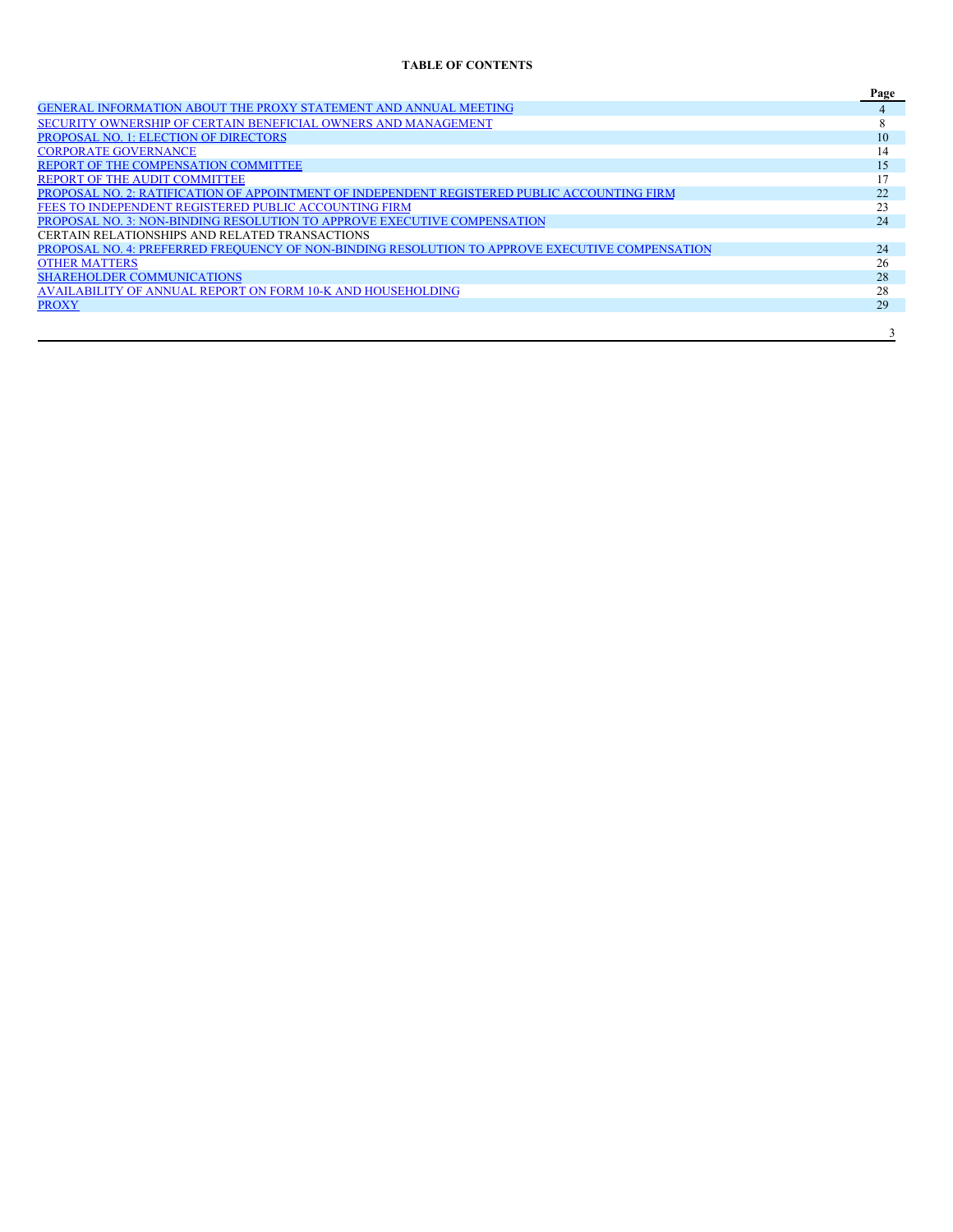#### **PRESSURE BIOSCIENCES, INC.**

## **NOTICE OF SPECIAL MEETING IN LIEU OF THE ANNUAL MEETING OF STOCKHOLDERS** *To be Held on December 19, 2019*

#### <span id="page-3-0"></span>**Important Notice Regarding the Availability of Proxy Materials for the Special Meeting in Lieu of the Annual Meeting of Stockholders to be Held on December 19, 2019**

### **The Proxy Statement and Annual Report on Form 10-K are available at** https://ir.pressurebiosciences.com/proxy

NOTICE is hereby given that a Special Meeting in Lieu of the Annual Meeting of Stockholders (the "Meeting") of Pressure BioSciences, Inc. ("PBI" or the "Company") will be held on December 19, 2019, at 4:00 p.m. EST at the Company's principal executive offices located at 14 Norfolk Avenue, South Easton, MA 02375, for the following purposes, as more fully described in the Proxy Statement accompanying this notice:

- 1. To elect two Class II Directors to hold office until the 2022 Annual Meeting of Stockholders and until their successor(s) is (are) duly elected and qualified;
- 2. To ratify the appointment of MaloneBailey LLP as our independent registered public accounting firm for 2019;
- 3. To approve, on an advisory basis, a non-binding resolution to approve the compensation of our named executive officers, as disclosed in the Proxy Statement accompanying this notice; and
- 4. To indicate, on an advisory basis, the preferred frequency of stockholder advisory votes on the compensation of our named executive officers.
- 5. To consider any matters incidental to the foregoing purposes and any other matters which may properly come before the Meeting or any adjourned session thereof.

The Board of Directors has fixed the close of business on October 21, 2019 as the record date for determining the stockholders entitled to notice of, and to vote at, the Meeting.

4

By Order of the Board of Directors:

20 A V

Richard T. Schumacher Clerk South Easton, Massachusetts October 31, 2019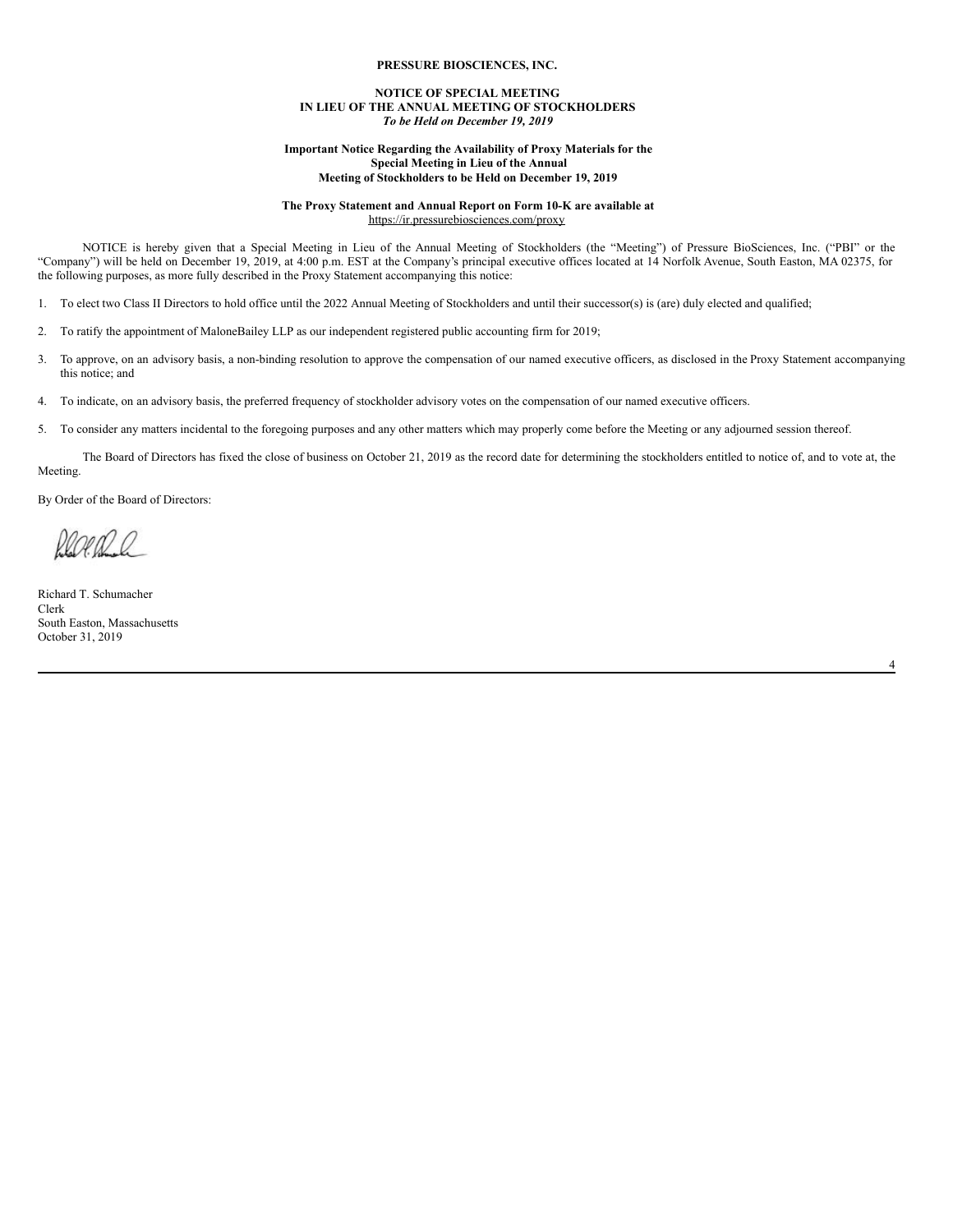#### IMPORTANT

Whether or not you intend to attend the Meeting in person, please ensure that your shares of the Company's common stock are present and voted at the Meeting by submitting your instructions in writing by completing, signing, dating, and returning the enclosed proxy card in the enclosed, self-addressed envelope or, if you hold shares directly at our transfer agent, Computershare, by visiting www.investorvote.com/PBIO or, if you received a Notice and Access card (because you hold shares **in "street name"), by visiting proxyvote.com.**

This notice, Proxy Statement and form of proxy card are being first mailed to stockholders of the Company on or about November 1, 2019.

## **PRESSURE BIOSCIENCES, INC.**

#### **PROXY STATEMENT FOR THE SPECIAL MEETING IN LIEU OF THE ANNUAL MEETING OF STOCKHOLDERS TO BE HELD ON DECEMBER 19, 2019**

#### **General**

This Proxy Statement is being furnished to the shareholders of Pressure BioSciences, Inc., a Massachusetts corporation ("PBI", the "Company", "we", or "us") in connection with the solicitation of proxies by the Board of Directors (the "Board of Directors" or the "Board") of PBI, with its principal executive offices located at 14 Norfolk Avenue, South Easton, MA 02375, for use at the Special Meeting in Lieu of the Annual Meeting of Stockholders to be held on December 19, 2019 at 4:00 p.m. EST and at any adjournments or postponements thereof (the "Meeting") for the purposes set forth herein and in the accompanying Notice of Special Meeting in Lieu of the Annual Meeting of Stockholders.

The enclosed proxy relating to the Meeting is solicited on behalf of the Board and the cost of such solicitation will be borne by the Company. Certain of the Company's officers and regular employees may solicit proxies by correspondence, telephone, or in person, without extra compensation. We will also pay to banks, brokers, nominees, and certain other fiduciaries their reasonable expenses incurred in forwarding proxy material to the beneficial owners of securities held by them. It is expected that this Proxy Statement, the accompanying notice of Meeting, proxy card, and the Company's Annual Report on Form 10-K for the fiscal year ended December 31, 2018 will be made available to stockholders on or about November 22, 2019. This Proxy Statement and the Company's annual report on Form 10-K are available to shareholders at https://ir.pressurebiosciences.com/proxy.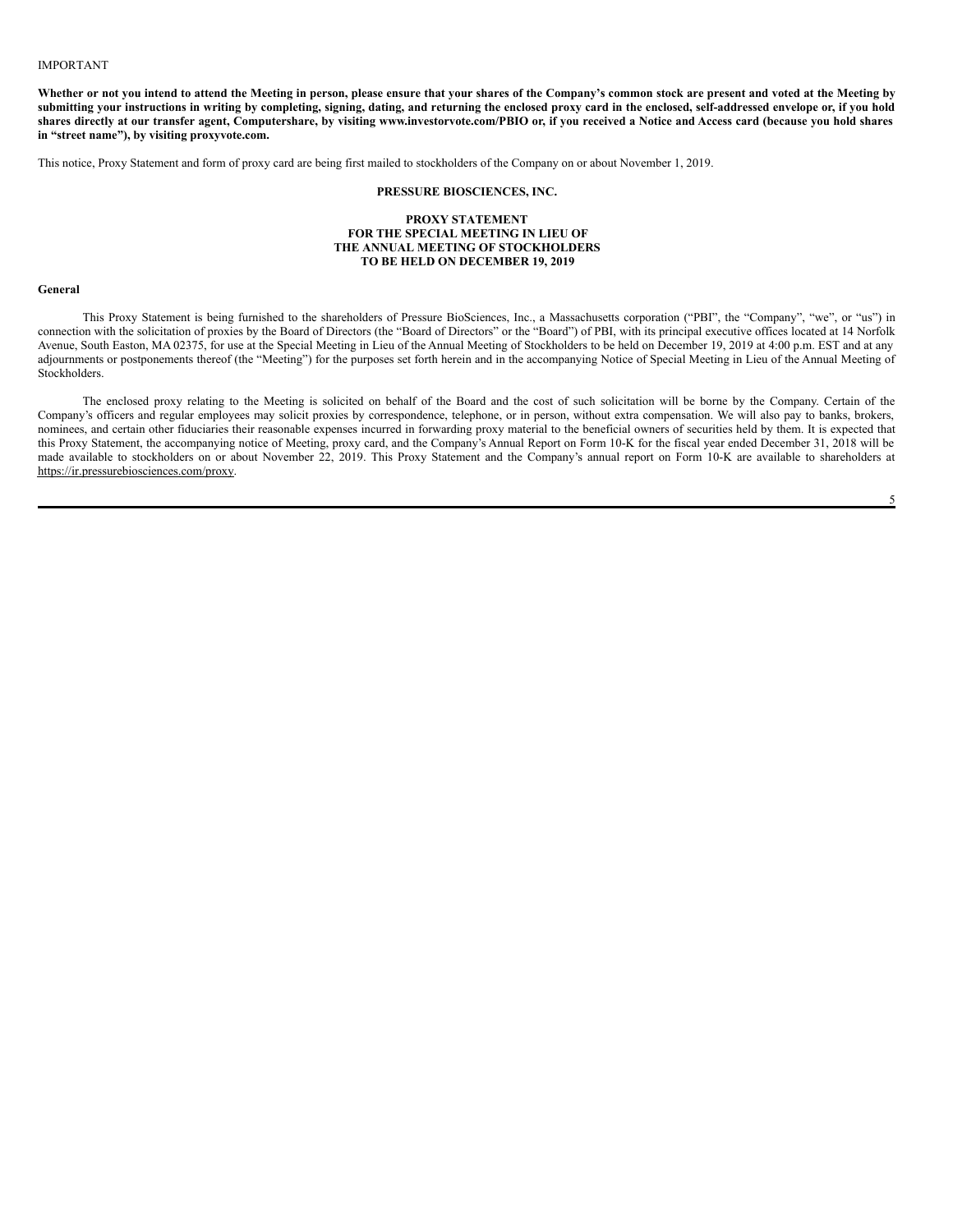## **Voting Securities and Record Date**

Stockholders of record of the Company's common stock, \$0.01 par value (the "Common Stock"), at the close of business on October 21, 2019, the record date for the Meeting, will be entitled to receive notice of, and to vote at, the Meeting. As of October 21, 2019, there were issued and outstanding 2,280,397 shares of Common Stock, all of which are entitled to vote representing approximately 212 holders of record. Each share of Common Stock outstanding at the close of business on the record date is entitled to one vote on each matter that is voted. In addition, as of October 21, 2019, there were issued and outstanding 300 shares of the Company's Series D Convertible Preferred Stock, par value \$0.01 per share ("Series D Preferred Stock"), 80,570 shares of the Company's Series G Convertible Preferred Stock, par value \$0.01 per share ("Series G Preferred Stock"), 10,000 shares of the Company's Series H Convertible Preferred Stock, par value \$0.01 per share ("Series H Preferred Stock"), 21 shares of the Company's Series H2 Convertible Preferred Stock, par value \$0.01 per share ("Series H2 Preferred Stock"), 3,458 shares of the Company's Series J Convertible Preferred Stock, par value \$0.01 per share ("Series J Preferred Stock"), 6,816 shares of the Company's Series K Convertible Preferred Stock, par value \$0.01 per share ("Series K Preferred Stock") and 7,899 shares of the Company's Series AA Convertible Preferred Stock, par value \$0.01 per share ("Series AA Preferred Stock"). The shares of Preferred Stock are not entitled to vote on any proposal to be presented at the Meeting.

#### **Quorum**

A quorum, consisting of the holders of a majority of the shares of Common Stock issued, outstanding, and entitled to vote at the Meeting, will be required to be present in person or by proxy for the transaction of business at the Meeting. Stockholders of record present at the Meeting in person or by proxy, abstentions, and "broker nonvotes" (as defined below) are counted as present or represented at the Meeting for the purpose of determining whether a quorum exists. A "broker non-vote" occurs when a broker, bank, or representative ("broker or representative") does not vote on a particular matter because it either does not have discretionary voting authority on that matter or it does not exercise its discretionary voting authority on that matter.

## Why did I receive a notice in the mail regarding the Internet availability of proxy materials instead of a paper copy of proxy materials?

The rules of the Securities and Exchange Commission (the "SEC") permit us to furnish proxy materials, including this Proxy Statement and the Annual Report, to our stockholders by providing access to such documents on the Internet instead of mailing printed copies. Stockholders will not receive paper copies of the proxy materials unless they request them. Instead, the Notice of Internet Availability of Proxy Materials (the "Notice and Access Card") provides instructions on how to access and review on the Internet all of the proxy materials. The Notice and Access Card also instructs you as to how to authorize via the Internet or telephone your proxy to vote your shares according to your voting instructions. If you would like to receive a paper or email copy of our proxy materials, you should follow the instructions for requesting such materials described in the Notice and Access Card.

## **Can I vote my shares by filling out and returning the Notice and Access Card?**

No. The Notice and Access Card identifies the items to be voted on at the Annual Meeting, but you cannot vote by marking the Notice and Access Card and returning it. If you would like a paper proxy card, you should follow the instructions in the Notice and Access Card. The paper proxy card you receive will also provide instructions as to how to authorize via the Internet or telephone your proxy to vote your shares according to your voting instructions. Alternatively, you can mark the paper proxy card on how you would like your shares voted, sign the proxy card and return it in the envelope provided.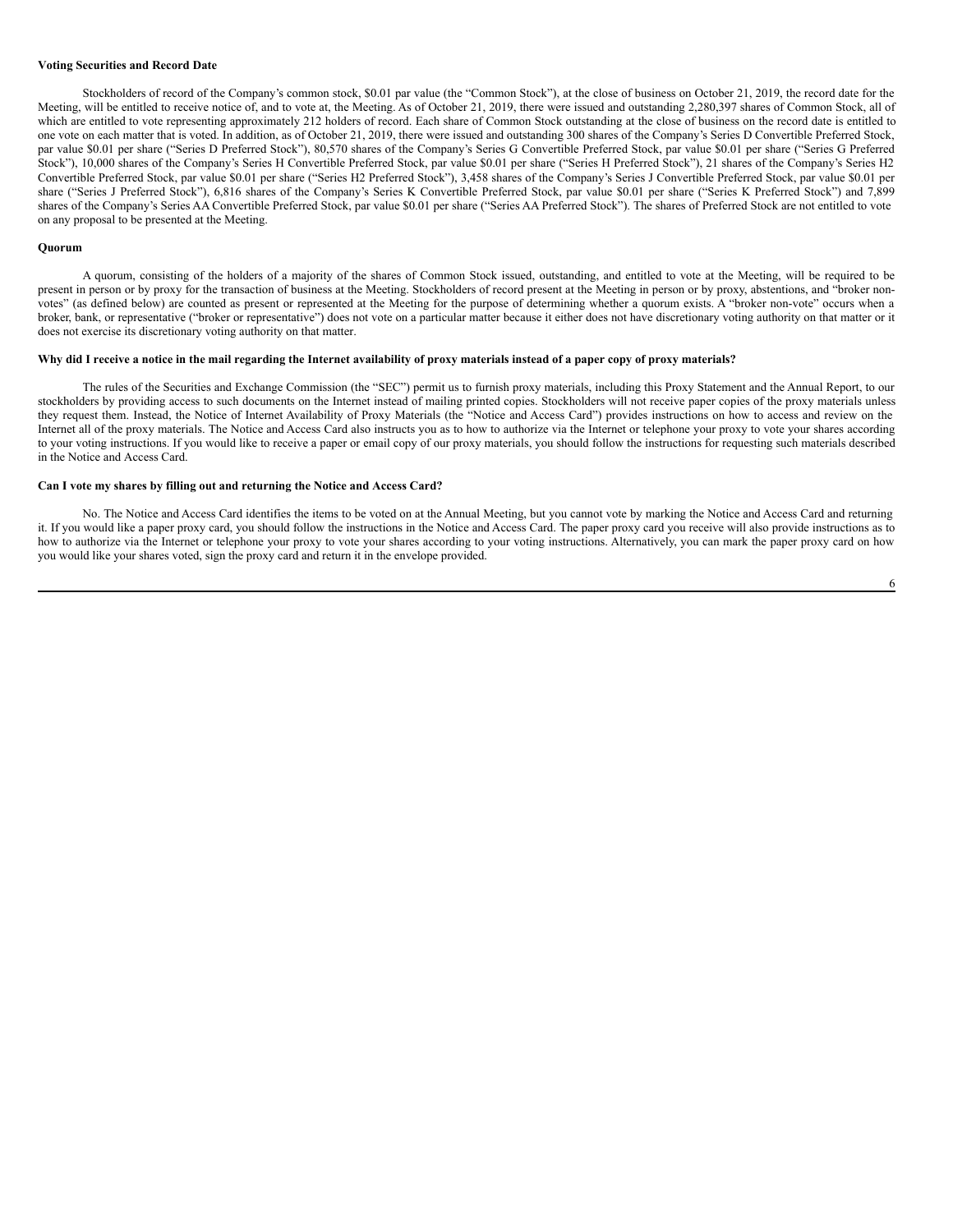## **What does it mean if I receive more than one Notice and Access Card?**

It generally means you hold shares registered in more than one account. To ensure that all your shares are voted, please sign and return each proxy card or, if you vote by Internet or telephone, vote once for each Notice and Access Card you receive.

## **What if other matters come up at the Meeting?**

At the date this Proxy Statement went to press, we did not know of any matters to be properly presented at the Meeting other than those referred to in this Proxy Statement. If other matters are properly presented at the meeting or any adjournment or postponement thereof for consideration, and you are a stockholder of record and have submitted a proxy card, the persons named in your proxy card will have the discretion to vote on those matters for you.

#### **Revocability of Proxies**

All Proxies that are properly completed, signed and returned prior to the Meeting, and that have not been revoked, will be voted in favor of the proposals described in this Proxy Statement unless otherwise directed. A shareholder may revoke his or her Proxy at any time before it is voted either by filing with the Secretary of the Company, at its principal executive offices located at 14 Norfolk Avenue, South Easton, MA 02375, a written notice of revocation or a duly-executed Proxy bearing a later date or by attending the Meeting and voting in person.

## **Manner of Voting**

## Stockholders of Record

Shares entitled to be voted at the Meeting can only be voted if the stockholder of record of such shares is present at the Meeting or returns a signed proxy card. Shares represented by a valid proxy will be voted in accordance with your instructions.

A stockholder of record who votes his or her shares by returning a proxy card, may revoke the proxy at any time before the stockholder's shares are voted at the Meeting by written notice to the Clerk of the Company received prior to the Meeting, by executing and returning a later dated proxy card prior to the Meeting, or by voting by ballot at the Meeting.

## Beneficial Stockholders

If you hold your shares through a broker or representative, you can only vote your shares in the manner prescribed by the broker or representative. The Notice and Access Card or the proxy materials, if you elected to receive a hard copy, have been forwarded to you by your broker, bank or other nominee who is considered, with respect to those shares, the stockholder of record. Detailed instructions from your broker or representative will generally be included with your proxy material. These instructions may also include information on whether your shares can be voted by telephone or over the Internet or the manner in which you may revoke your votes. If you choose to vote your shares by telephone or over the Internet, you should follow the instructions provided by the broker or representative.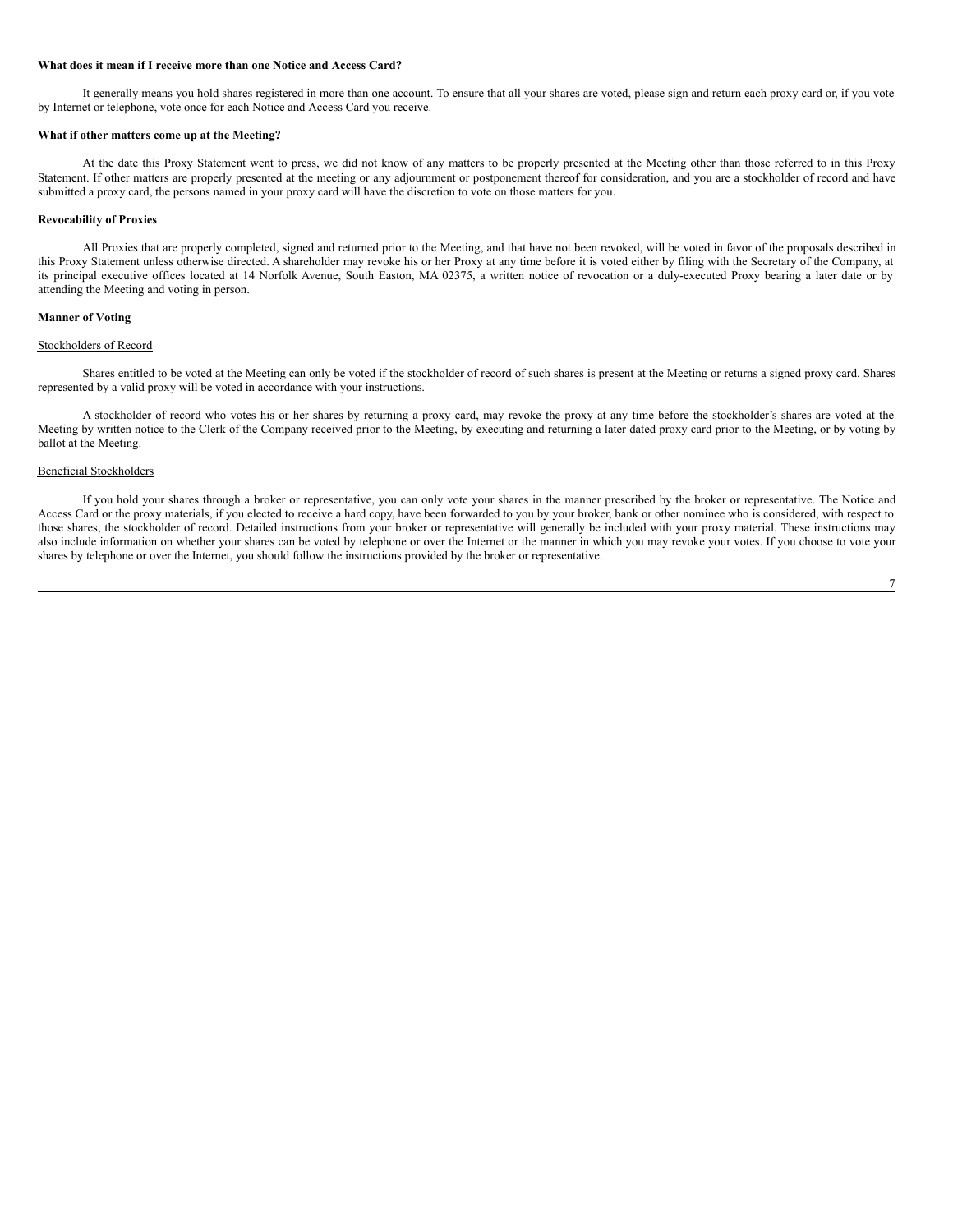## **Voting of Proxies**

The votes of stockholders present in person or represented by proxy at the Meeting will be tabulated by an inspector of elections appointed by the Company. Shares represented by proxy will be voted in accordance with your specific instructions. To vote via Internet, shareholders who hold shares directly at our transfer agent, Computershare, go to www.investorvote.com/PBIO and follow the instructions. For shareholders who received a Notice and Access card (because you hold shares in "street name"), go to proxyvote.com. To vote by mail, fill out the enclosed Proxy, sign and date it, and return it in the enclosed postage-paid envelope. To vote by fax, fill out the enclosed Proxy, sign and date it, and fax it to (508) 230-1829. To vote by phone, shareholders who hold shares directly at our transfer agent, Computershare please call 1-800-652-8683. For shareholders who received a Notice and Access card (because you hold shares in "street name"), please call 1-800-579-1639. Voting by proxy will not limit your right to vote at the Meeting if you attend the Meeting and vote in person. However, if your shares are held in the name of a bank, broker or other holder of record, you must obtain a proxy executed in your favor, from the holder of record to be able to vote at the Meeting. If you sign and return your proxy card without indicating specific instructions, your shares will be voted FOR each of Proposal Nos. 1, 2, and 3 and for Triennial advisory votes on compensation. If any other matters shall properly come before the Meeting, the authorized proxy will be voted by the proxies in accordance with their best judgment. All valid proxies received prior to the Meeting will be voted. The Board of Directors recommends that you vote by proxy even if you plan to attend the Meeting.

If you hold your shares as a beneficial owner rather than a stockholder of record, your broker or representative will vote the shares that it holds for you in accordance with your instructions (if timely received) or, in the absence of such instructions, your broker or representative may vote on certain matters for which it has discretionary voting authority. Your broker will be permitted to vote your shares on Proposal No. 2 without your instructions. All other proposals are considered "non-routine" matters and your broker or representative does not have discretionary voting authority with respect to these matters. Therefore, the shares that do not receive voting instructions will be treated as "broker non-votes."

#### **Required Vote**

Abstentions and broker non-votes are included in the number of shares present or represented for purposes of a quorum but are not considered as shares voting or votes cast with respect to any matter presented at the Meeting.

The affirmative vote of the holders of a plurality of the votes cast by stockholders at the Meeting is required for Proposal No. 1 to elect the nominees as Class II Directors of the Company. Abstentions and broker non-votes will not have any effect on the Proposal No. 1 to elect directors.

With respect to Proposal No. 2, our Amended and Restated Bylaws, as amended, do not require that our stockholders ratify the appointment of MaloneBailey LLP as our independent registered public accounting firm. However, we are submitting the proposal for ratification as a matter of good corporate governance. If our stockholders do not ratify the appointment, the Audit Committee will reconsider whether or not to retain MaloneBailey LLP. Even if the appointment is ratified, the Audit Committee, at its discretion, may change the appointment at any time during the year if the Audit Committee determines that such a change would be in the best interests of the Company and its stockholders. Ratification of the appointment of MaloneBailey LLP as the Company's independent registered public accounting firm requires the affirmative vote of the holders of a majority of the votes cast at the Meeting for Proposal No. 2. As abstentions are not considered to be "votes cast", abstentions will not have any effect on Proposal No. 2. As Proposal No. 2 is considered to be a "routine" matter for which a stockholder's broker is permitted to vote a stockholder's shares without such stockholder's instructions, there will not be any broker non-votes with regard to Proposal No. 2.

The affirmative vote of the holders of a plurality of the votes cast by stockholders at the Meeting is required for Proposal No. 3 to approve, on an advisory basis, the compensation of the Company's named executive officers, as disclosed in the Proxy Statement accompanying this notice. As abstentions and broker non-votes are not considered to be "votes cast", abstentions and broker non-votes will not have any effect on Proposal No. 3.

The advisory vote regarding the preferred frequency of stockholder advisory votes on the compensation of our named officers (Proposal No. 4) will be determined by a plurality of votes cast by stockholders entitled to vote in the election. As abstentions and broker non-votes are not considered to be "votes cast", abstentions and broker nonvotes will not have any effect on Proposal No. 4. The frequency option that receives the most votes will be deemed the option chosen by the advisory vote.

#### **Shareholders List**

For a period of at least ten days prior to the Annual Meeting, a complete list of shareholders entitled to vote at the Annual Meeting will be available, upon appointment, at the principal executive offices of the Company located at 14 Norfolk Avenue, South Easton, MA 02375, so that shareholders of record may inspect the list only for proper purposes.

## **Expenses of Solicitation**

The Company will pay the cost of preparing, assembling and mailing this proxy-soliciting material, and all costs of solicitation, including certain expenses of brokers and nominees who mail proxy material to their customers or principals.

## <span id="page-7-0"></span>**SECURITY OWNERSHIP OF CERTAIN BENEFICIAL OWNERS AND MANAGEMENT**

The following table sets forth certain information as of October 21, 2019 concerning the beneficial ownership of Common Stock for: (i) each director and director nominee, (ii) each named executive officer in the Summary Compensation Table under "Executive Compensation" below, (iii) all executive officers and directors as a group, and (iv) each person (including any "group" as that term is used in Section  $13(d)(3)$  of the Exchange Act) known by the Company to be the beneficial owner of 5% or more of the Company's Common Stock. Except as indicated below, the address for each of the persons below who are beneficial owners of 5% or more of the Company's Common Stock is the Company's corporate address at 14 Norfolk Avenue, South Easton, MA 02375.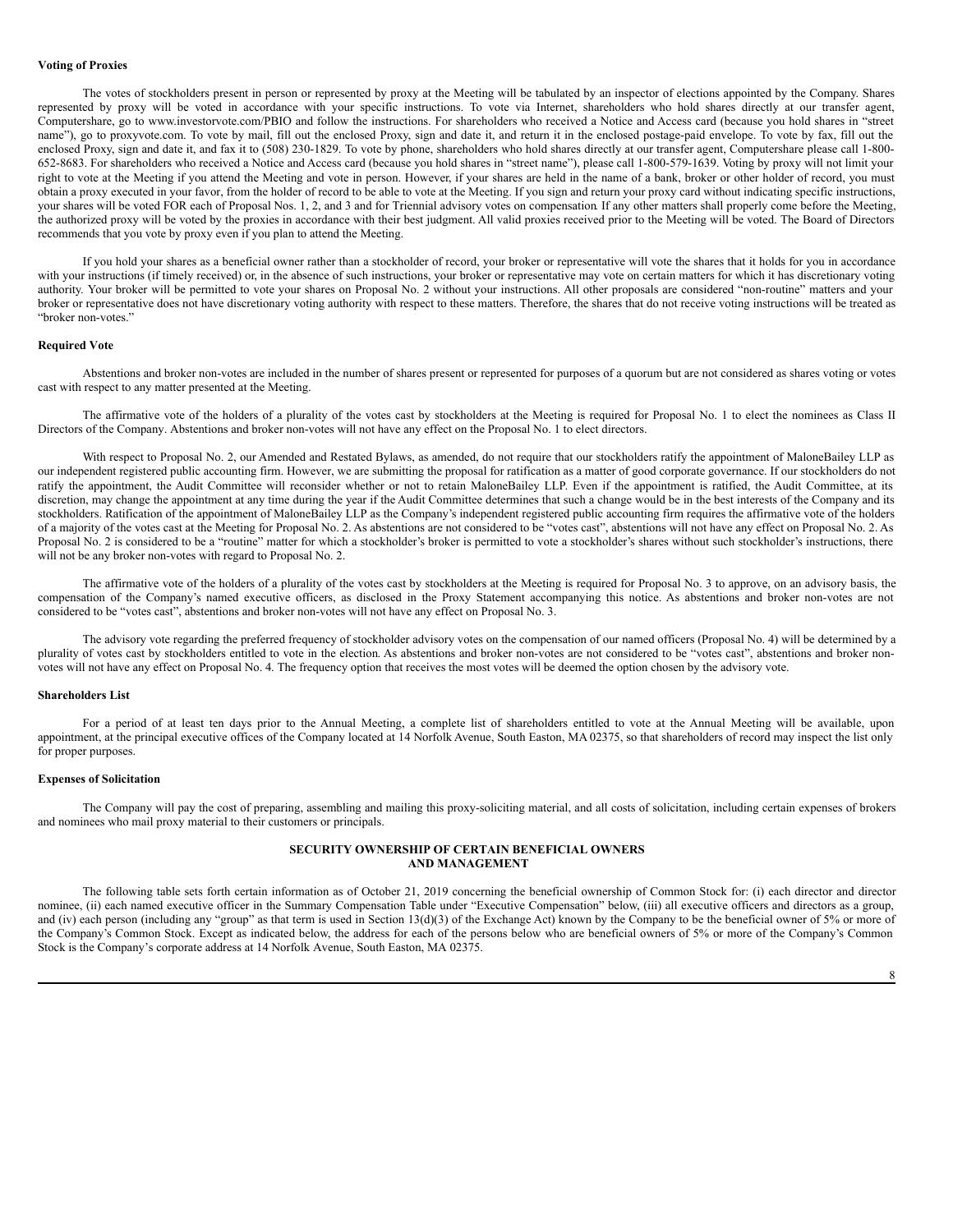Beneficial ownership has been determined in accordance with the rules of the Securities and Exchange Commission ("SEC") and is calculated based on 2,280,397 shares of our Common Stock issued and outstanding as of October 21, 2019. Shares of Common Stock subject to options, warrants, preferred stock or other securities convertible into Common Stock that are currently exercisable or convertible, or exercisable or convertible within 60 days of October 21, 2019 are deemed outstanding for computing the ownership percentage of the person holding the option, warrant, preferred stock, or convertible security but are not deemed outstanding for computing the ownership percentage of any other person.

Except as indicated by the footnotes below, the Company believes, based on the information furnished to it, that the persons and entities named in the table below have sole voting and investment power with respect to all shares of Common Stock that they beneficially own.

|                                                     | <b>Amount</b> and<br>Nature of |                         |
|-----------------------------------------------------|--------------------------------|-------------------------|
| <b>Name of Beneficial Owner</b>                     | <b>Beneficial Ownership</b>    | <b>Percent of Class</b> |
| Richard T. Schumacher(1)                            | 106,185                        | 4.53%                   |
| Jeffrey N. Peterson $(2)$                           | 89,914                         | 3.84%                   |
| Kevin A. Pollack(3)                                 | 80,016                         | 3.43%                   |
| Michael S. Urdea(4)                                 | 71.360                         | $3.07\%$                |
| Vito J. Mangiardi(5)                                | 39,192                         | 1.70%                   |
| Edmund Y. Ting, $Ph.D.(6)$                          | 13.416                         | $.59\%$                 |
| Alexander V. Lazarev, Ph.D.(7)                      | 11,193                         | .49%                    |
| All other officers                                  | 35,030                         | $1.52\%$                |
| All Executive Officers and Directors as a Group (8) | 446,306                        | 17.05%                  |

1) Includes (i) 51,076 shares of Common Stock issuable upon exercise of options; (ii) 9,991 shares of Common Stock issuable upon the exercise of warrants and (iii) 8,800 shares of common stock issuable upon conversion of Series AA Convertible Preferred Stock and (iv) 36,318 shares of Common Stock. Does not include 672 shares of Common Stock held by Mr. Schumacher's minor son as Mr. Schumacher's wife exercises all voting and investment control over such shares.

2) Includes (i) 30,078 shares of Common Stock issuable upon exercise of options; (ii) 22,500 shares of Common Stock issuable upon the exercise of warrants; (iii) 20,000 shares of common stock issuable upon conversion of Series AA Convertible Preferred Stock; and (iv) 17,336 shares of Common Stock.

3) Includes (i) 17,602 shares of Common Stock issuable upon exercise of options; (ii) 23,312 shares of Common Stock issuable upon exercise of warrants; (iii) 20,534 shares of common stock issuable upon conversion of Series AA Convertible Preferred Stock; and (iv) 18,568 shares of Common Stock.

4) Includes (i) 13,018 shares of Common Stock issuable upon exercise of options; (ii) 22,939 shares of Common Stock issuable upon exercise of warrants; (iii) 20,200 shares of common stock issuable upon conversion of Series AA Convertible Preferred Stock; and (iv) 15,203 shares of Common Stock.

5) Includes (i) 17,602 shares of Common Stock issuable upon exercise of options; (ii)4,996 shares of Common Stock issuable upon exercise of warrants; (iii) 4,400 shares of common stock issuable upon conversion of Series AA Convertible Preferred Stock; and (iv) 12,194 shares of Common Stock.

6) Includes (i) 12,601 shares of Common Stock issuable upon exercise of options and (ii) 815 shares of Common Stock.

7) Includes (i) 10,783 shares of Common Stock issuable upon exercise of options and (ii) 410 shares of Common Stock.

8) Includes (i) 187,790 shares of Common Stock issuable upon exercise of options; (ii) 83,704 shares of Common Stock issuable upon the exercise of warrants; (iii) 73,900 shares of Common Stock issuable upon conversion of Series AA Convertible Preferred Stock and (iv) 100,844 shares of Common Stock.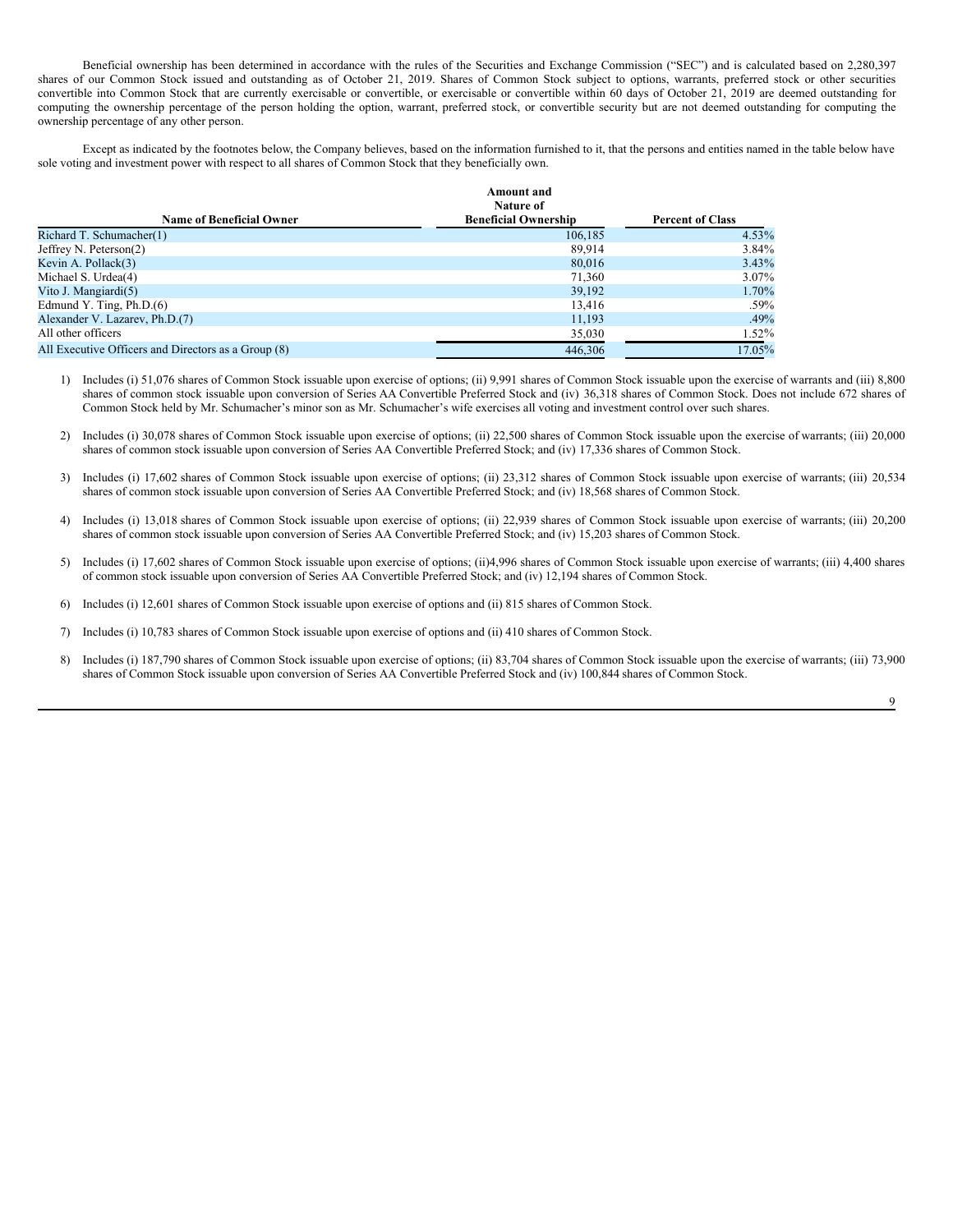## **Equity Compensation Plan Information**

We maintain one equity compensation plan for employees, officers, directors and other entities and individuals whose efforts contribute to our success. The table below sets forth certain information as of our fiscal year ended December 31, 2018 regarding the shares of our Common Stock available for grant or granted under our equity compensation plan.

|                                                         | Number of securities to be<br>issued upon<br>exercise of outstanding | Weighted-average exercise price<br>of outstanding |         | <b>Number of securities</b><br>available for<br>future issuance under equity |  |
|---------------------------------------------------------|----------------------------------------------------------------------|---------------------------------------------------|---------|------------------------------------------------------------------------------|--|
| <b>Plan Category</b>                                    | options                                                              |                                                   | options | compensation plans                                                           |  |
| Equity compensation plan approved by security holders - |                                                                      |                                                   |         |                                                                              |  |
| 2013 Equity Incentive Plan                              | 366,734                                                              |                                                   | 3.40    | 2,633,266                                                                    |  |
|                                                         |                                                                      |                                                   |         |                                                                              |  |

## <span id="page-9-0"></span>**PROPOSAL NO. 1 ELECTION OF DIRECTORS**

At the Meeting, two Class II Directors are to be elected to serve until the 2021 Annual Meeting of Stockholders and until his successor has been duly elected and qualified. The Board of Directors, upon the recommendation of the Nominating Committee, has nominated Mr. Vito Mangiardi and Mr. Kevin Pollack as Class II Directors. Messrs. Mangiardi and Pollack are currently directors of the Company and have not been nominated pursuant to any arrangement or understanding with any person.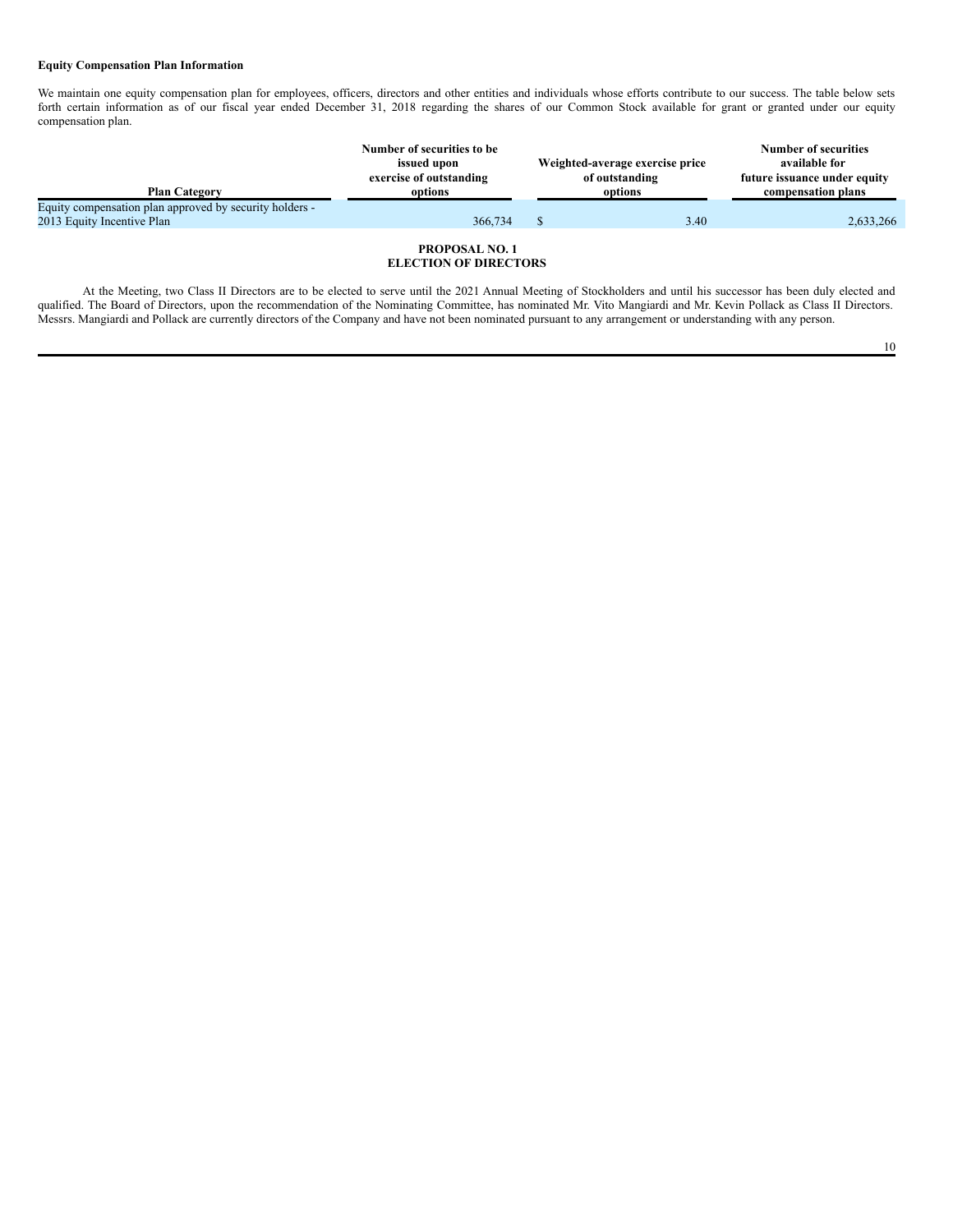The Company's Restated Articles of Organization, as amended (the "Articles of Organization"), and Amended and Restated Bylaws, as amended (the "Bylaws"), provide that our Board of Directors shall be divided into three classes. At each annual meeting of stockholders, the directors elected to succeed those whose terms expire are identified as being in the same class as the directors they succeed and are elected to hold office for a term to expire at the third annual meeting of stockholders after their election, and until their respective successors are duly elected and qualified, unless an adjustment in the term to which an individual director shall be elected is made because of a change in the number of directors.

Our Articles of Organization and Bylaws do not require our stockholders to elect any directors in a class for which the term of office extends beyond the Meeting. The term of office of Mr. Mangiardi and Mr. Pollack, the Company's Class II Directors, expires at the Meeting. The terms of office of the Class I Directors and Class III Directors, comprised of Mr. Peterson, Dr. Urdea and Mr. Schumacher, continue after the Meeting.

At the Meeting, it is the intention of the persons named as proxies to vote for the election of Mr. Mangiardi and Mr. Pollack as the Class II Directors. In the unanticipated event that Mr. Mangiardi and Mr. Pollack should be unable to serve, the persons named as proxies will vote the proxy for such substitute(s), if any, as the present Board of Directors may designate or the present Board of Directors may reduce the number of directors.

In selecting members for our Board of Directors, we consider each individual's unique and diversified background and expertise. We believe that selecting directors with a wide range of talents and skills provides a functional diversity that allows our Board to provide strong leadership. The following noteworthy experience, qualifications, attributes and skills for each Board member, together with the biographical information for each nominee described below, led to our conclusion that the person should serve as a director of PBI in light of our business and structure:

- Mr. Jeffrey N. Peterson, age 64, the Chairman of our Board is the CEO of Target Discovery, Inc., a personalized medicine diagnostics and analytical testing solutions company; Chairman and CEO of Veritomyx, Inc., a high-performance SaaS (cloud computing) scientific signal-processing company; and was Chairman of Imaging3 (OTCQB: IGNG), a medical and industrial imaging company, from March 2018 through July 2019. He has broad executive, general management, multi-functional, multi-business, and international experience, including 20 years at Abbott Laboratories and General Electric, and leadership in multiple trade organizations.
- Mr. Vito J. Mangiardi, age 70, has broad executive, general management, multi-functional, multi-business, and international experience, specifically in the life sciences field. Mr. Mangiardi is the founding partner, President and CEO of Marin Bay Partners, LLC (MBP), a consulting firm focused in life sciences, pharmaceutical development and clinical diagnostics.
- Dr. Michael S. "Mickey" Urdea, age 67, founded and is a Partner for Halteres Associates, a biotechnology consulting firm. He serves as an expert consultant to the life sciences industry and philanthropic organizations and is on the scientific advisory boards and boards of directors of a number of biotechnology and diagnostics companies.
- Mr. Kevin A. Pollack, age 49, provides a wealth of knowledge and experience in financial and administrative matters. Mr. Pollack served as Chief Financial Officer and Director of Opiant Pharmaceuticals, Inc. (OPNT-NASDAQ) from 2012 to 2017 and as an advisor from 2017 to 2018. He is currently serving as President of Short Hills Capital LLC, a broker-dealer. Mr. Pollack previously worked as a securities attorney focusing on corporate finance and mergers and acquisitions. He also serves as our audit committee financial expert.
- Mr. Richard T. Schumacher, age 69, the Company's founder, provides valuable operational, sales and marketing, financial, and managerial expertise and experience and has significant knowledge of the Company's technology and products. In the years since the Company's formation, Mr. Schumacher has served the Company in various roles, including Chief Executive Officer, President, Treasurer, Secretary, and Chairman. Prior to founding the Company, Mr. Schumacher spent over 13 years working in scientific research and clinical laboratory management at the Center for Blood Research, a Harvard Medical School affiliated laboratory. Mr. Schumacher was also the co-Founder of Panacos Pharmaceuticals (NASDAQ: PANC), an anti-HIV drug discovery and development company; co-Founder of Trinity Biotech (NASDAQ: TRIB), a worldwide provider of diagnostic test kits; and the Founder of Boston Biomedica, Inc. (NASDAQ: BBII), which developed the first-in-kind quality control products for infectious diseases testing worldwide. Mr. Schumacher was the recipient of the 1987 International AIDS Award from the World Federation of Health.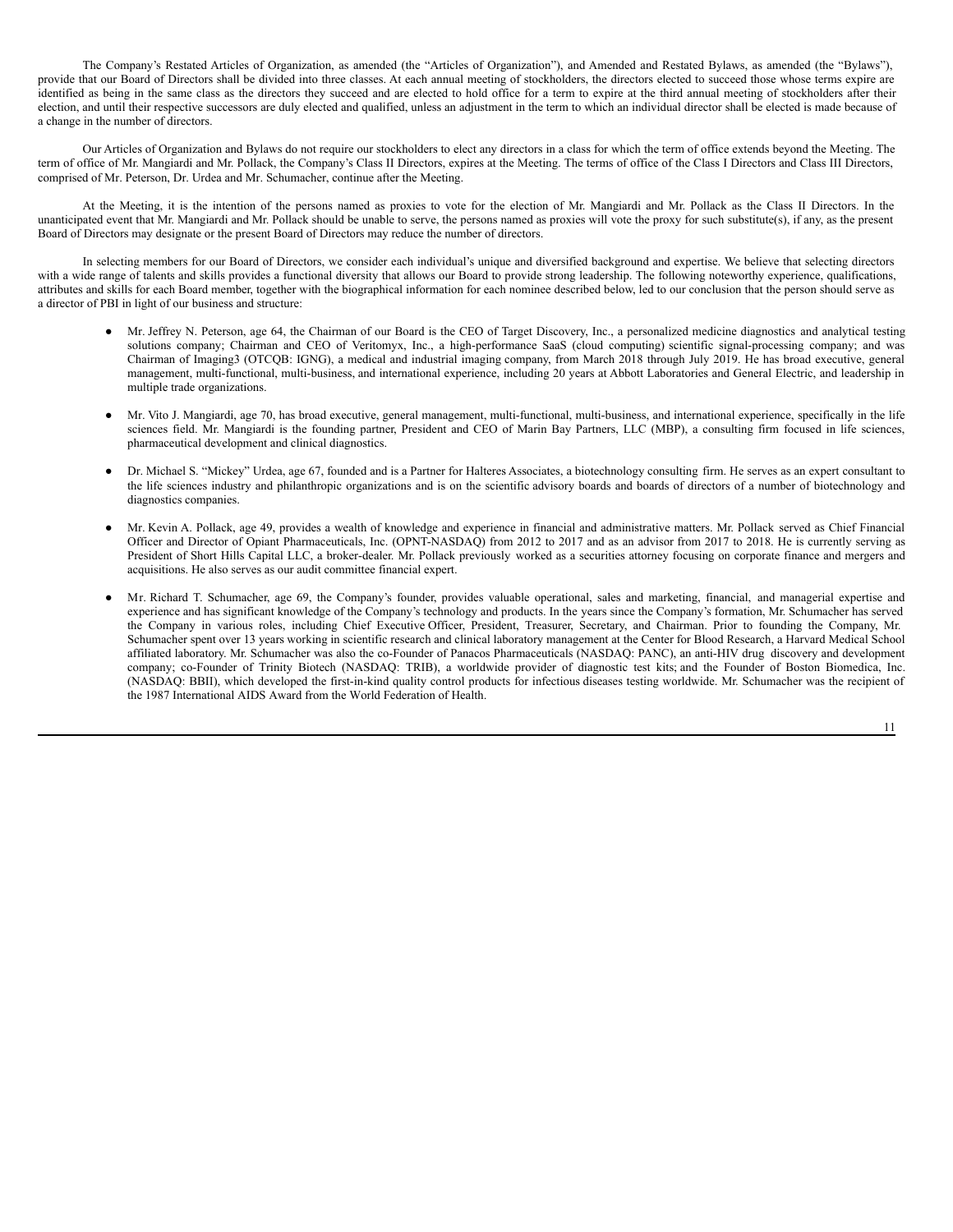## **Vote Required to Elect the Nominees as Directors**

The affirmative vote of the holders of a plurality of the votes cast by stockholders at the Meeting is required for the election of Vito Mangiardi and Kevin Pollack as Class II Directors of the Company.

## **Board Recommendation**

THE BOARD OF DIRECTORS UNANIMOUSLY RECOMMENDS THAT STOCKHOLDERS VOTE "**FOR**" THE ELECTION OF VITO MANGIARDI AND KEVIN POLLACK AS CLASS II DIRECTORS OF THE COMPANY.

## **Information on Nominees and Other Directors**

The following information includes additional information as of the date of this Proxy Statement about each nominee and director whose term extends beyond the Meeting, including his age, all positions he holds with us, his principal occupation and business experience during the past five years, the names of other publicly-held companies for which he currently serves as a director or held a directorship during the past five years, and the year in which each nominee's term would expire, if elected.

|                           |     |                                                                       | <b>Director</b> | Year Term Expires,    |
|---------------------------|-----|-----------------------------------------------------------------------|-----------------|-----------------------|
| Name                      | Age | Position                                                              | <b>Since</b>    | if Elected, and Class |
| Jeffrey N. Peterson $(1)$ | 64  | Chairman of the Board                                                 | 2011            | $2021$ Class I        |
| Michael S. Urdea          | 67  | Director                                                              | 2013            | 2021 Class I          |
| Vito J. Mangiardi $(1)^*$ | 70  | Director                                                              | 2012            | 2022 Class II         |
| Kevin A. Pollack $(1)^*$  | 49  | Director                                                              | 2012            | 2022 Class II         |
| Richard T. Schumacher     | 69  | Director, President, Chief Executive Officer, Treasurer, and<br>Clerk | 1978            | 2020 Class III        |

## \*Nominee for Class II Director.

(1) Member of the Audit Committee, Compensation Committee, and Nominating Committee

Mr. Jeffrey N. Peterson has served as a director of the Company since July 2011 and as Chairman of the Board starting in 2012. Since 1999, he has served as the Chief Executive Officer of Target Discovery, Inc. ("TDI"), a personalized medicine diagnostics (PMDx) and analytical testing solutions company. Mr. Peterson also serves as Chairman and CEO of TDI's majority-owned subsidiary, Veritomyx, Inc., which is commercializing software tools for more sensitive, complete and accurate identification and characterization of all large and small molecular components of complex samples. Mr. Peterson served as Chairman of the Board of Imaging3 (OTCQB: IGNG), an innovative medical and industrial imaging company, from March 2018 through July 2019. Prior to incorporating and founding TDI, Mr. Peterson served as CEO of Sharpe, Peterson, Ocheltree & Associates, an international business development consulting firm assisting Fortune 500 and many smaller firms in business expansion and strategy. Prior to that, he spent 9 years in key management roles in Abbott Laboratories' Diagnostics and International (Pharmaceuticals, Hospital Products, Nutritionals, and Consumer) businesses, last serving as CEO and General Manager of Abbott South Africa. Mr. Peterson's experience prior to Abbott Laboratories included 11 years with General Electric's Engineered Materials and Plastics businesses, spanning roles in strategic planning, business development, technology licensing, marketing and sales, operations, quality control and R&D. Mr. Peterson holds BSChE and MSChE (Chemical Engineering) degrees from MIT, as well as 6 issued US patents. He served as Chair Emeritus of the BayBio Institute, a nonprofit organization serving the life science community, and on the Board of BayBio, a trade association for the life sciences industry in Northern California. He served as a cofounder of the Coalition for 21st Century Medicine, and of BIO's Personalized Medicine & Diagnostics Working Group. He served on the Board of Advisors for the Center for Professional Development and Entrepreneurship at the University of Texas MD Anderson Cancer Center. He currently serves on the Advisory Board of the California Technology Council.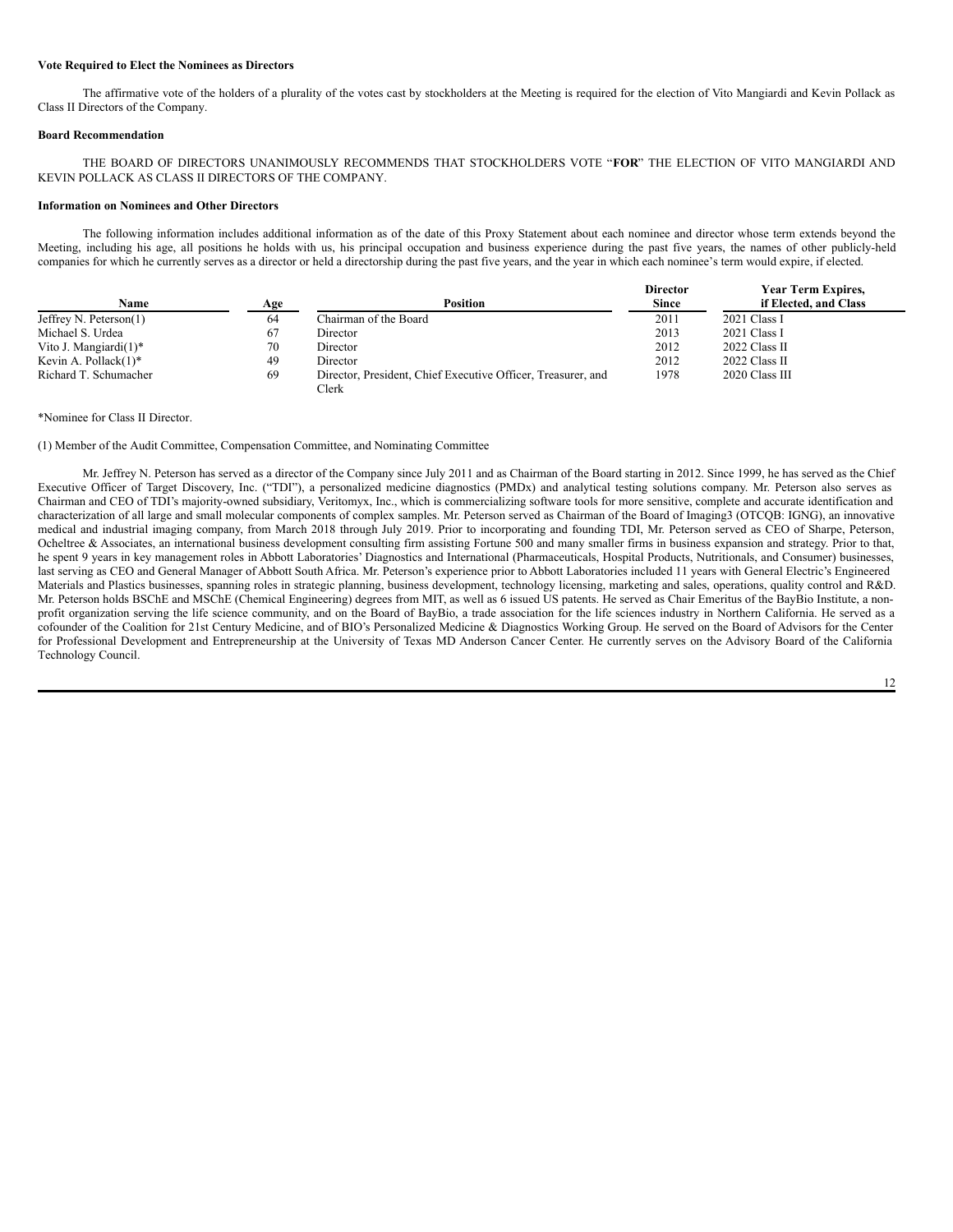Dr. Michael S. Urdea has served as a director of the Company since February 8, 2013. Dr. Urdea founded and is a Founder and Partner for Halteres Associates, a biotechnology consulting firm. He also founded and served as Chief Executive Officer of Tethys Bioscience, a proteomics-based diagnostics company involved in preventative personalized medicine. Additionally, Dr. Urdea is a founder and the Chairman of Catalysis Foundation for Health, an organization addressing gaps in global healthcare caused by inefficiencies in disease diagnosis and monitoring. He serves as an expert consultant to the life sciences industry and is on the scientific advisory boards and boards of directors of a number of biotechnology, diagnostics, venture capital and philanthropic organizations. Prior to his current business activities, Dr. Urdea founded the Nucleic Acid Diagnostics group at Chiron Corporation, and with colleagues, invented branched DNA molecules for amplification of signal in nucleic acid complexes. Application of this technology resulted in the first commercial products for quantification of human hepatitis B, hepatitis C, and human immunodeficiency viruses (HBV, HCV, and HIV, respectively). He then became business head of the Molecular Diagnostics Group and Chief Scientific Officer at Bayer Diagnostics. He continues to serve as a diagnostics industry, product development and scientific advisor to the Bill and Melinda Gates Foundation, acted as co-chair of two of the Grand Challenges grant review committees, and served as a member of its Diagnostic Forum. Dr. Urdea is an author on nearly 200 peer-reviewed scientific publications, nearly 300 abstracts and international scientific presentations, and more than 100 issued and pending patents. He received his BS in Biology and Chemistry from Northern Arizona University in Flagstaff and his Ph.D. in Biochemistry from Washington State University.

Mr. Vito J. Mangiardi has served as a director of the Company since July 2012. Mr. Mangiardi is an accomplished senior executive with proven experience as a President, CEO and COO in the Life Sciences and Bio-Energy product and service sectors. He is a strong P&L performer and corporate strategist in General Management, Operations, Sales/Marketing, and Science. Mr. Mangiardi has held positions as a Research Chemist for Bio-Rad Laboratories, Inc.; Sales & Marketing Director for Baxter Travenol, Inc.; Executive VP and COO for Quintiles Transnational Corp.; President and CEO of Diagnostics Laboratories, Inc., Clingenix, Inc., and Bilcare, Inc.; and President of AAI Pharma, Inc. More recently he was the COO/Deputy Director of Operations and Production at the University of California Lawrence Berkeley National Laboratory Joint Genome Institute. Mr. Mangiardi has experience with three start-ups, two midsize, and several mature companies, and has international experience leading and managing organizations on four continents. He has vast experience in leading alliances, acquisitions, due diligence, and post-acquisition assimilation. Mr. Mangiardi has been on the Board of Directors of three companies and has proven success in working with both national and international investment groups to raise funds. Mr. Mangiardi earned a BS in Biology/Chemistry from Eastern Illinois University and two MBA degrees from Golden Gate University - in General Management and in Marketing. Mr. Mangiardi is listed as an inventor in four patents and various publications in protein separation techniques in the area of metabolism, thyroid, anemia/hematology and cancer, and is a member of numerous professional organizations. Mr. Mangiardi is the founding partner, President and CEO of Marin Bay Partners, LLC (MBP), a consulting firm focused on life sciences, pharmaceutical development and clinical diagnostics.

Mr. Kevin A. Pollack has served as a director of the Company since July 2012. From 2017 to 2018, Mr. Pollack served as an advisor to Opiant Pharmaceuticals, Inc. (OPNT-NASDAQ), a pharmaceutical company with a mission to create best-in-class medicines for the treatment of addictions and drug overdose. He previously served as its Chief Financial Officer and as a member of its Board of Directors from 2012 until 2017. He also serves as President of Short Hills Capital LLC, where he provides a range of services. Previously, Mr. Pollack worked in asset management at Paragon Capital LP, focusing primarily on U.S.-listed companies, and as an investment banker at Banc of America Securities LLC, focusing on corporate finance and mergers and acquisitions. Mr. Pollack started his career at Sidley Austin LLP (formerly Brown & Wood LLP) as a securities attorney focusing on corporate finance, and mergers and acquisitions. He currently sits on the Board of Directors of Taronis Technologies, Inc. (TRNX-NASDAQ). Mr. Pollack graduated magna cum laude from the Wharton School of the University of Pennsylvania and received a dual J.D./M.B.A. from Vanderbilt University, where he graduated with Beta Gamma Sigma honors.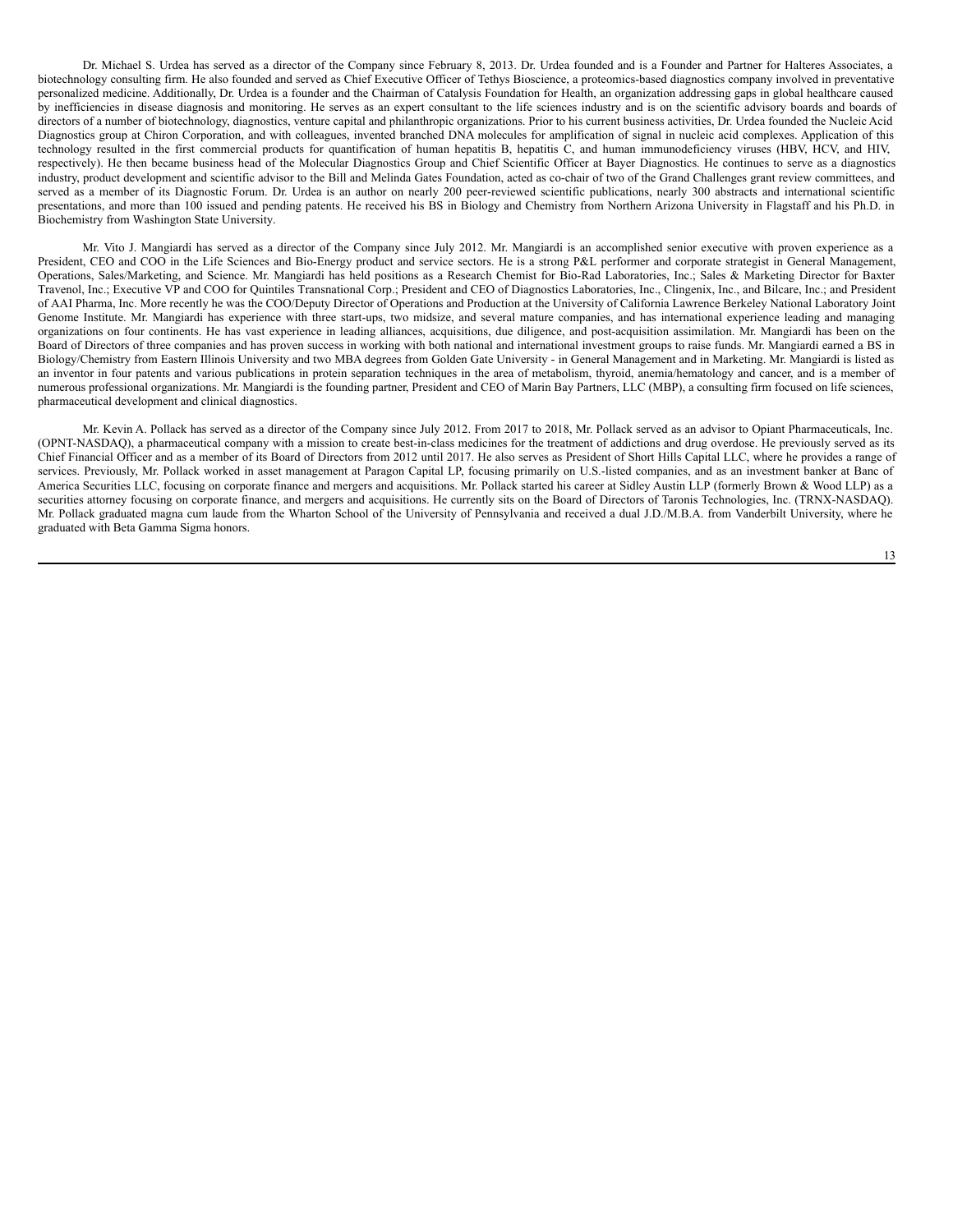Mr. Richard T. Schumacher, the founder of the Company, has served as a director of the Company since 1978. He has served as the Company's Chief Executive Officer since April 16, 2004 and President since September 14, 2004. He previously served as Chief Executive Officer and Chairman of the Board of the Company from 1992 to February 2003. From July 9, 2003 until April 14, 2004 he served as a consultant to the Company pursuant to a consulting agreement. He served as President of the Company from August 1978 to August 1999. Mr. Schumacher served as the Director of Infectious Disease Services for Clinical Sciences Laboratory, a New England-based medical reference laboratory, from 1986 to 1988. From 1972 to 1985, Mr. Schumacher was a research scientist and clinical laboratory director at the Center for Blood Research, a nonprofit medical research institute associated with Harvard Medical School. Mr. Schumacher received a B.S. in Zoology from the University of New Hampshire.

#### <span id="page-13-0"></span>**Corporate Governance**

*Board of Directors and Committee Meetings; Annual Meeting Attendance*. The Board of Directors held twelve (12) meetings between January 1, 2018 and December 31, 2018. All of the directors attended at least 80% of those meetings. All of the Company's directors are encouraged to attend the Company's annual meetings of stockholders. Three of the outside directors participated telephonically in the Company's 2018 Special Meeting in Lieu of the Annual Meeting of Stockholders.

*Board Independence*. The Board of Directors has reviewed the qualifications of each of Messrs. Mangiardi, Peterson, Urdea and Pollack, constituting more than a majority of the Company's current directors, and has affirmatively determined that each individual is, or at the time of their service was, "independent" as such term is defined under the current listing standards of the Nasdaq Stock Market. The Board of Directors has determined that none of these directors has a material relationship with the Company that would interfere with the exercise of independent judgment. In addition, each member of the Audit Committee is independent as required under Section 10A(m) (3) of the Securities Exchange Act of 1934, as amended (the "Exchange Act").

*Stockholder Communications*. Any stockholder wishing to communicate with any of the Company's directors regarding the Company may write to the director, c/o Clerk, Pressure BioSciences, Inc., 14 Norfolk Avenue, South Easton, MA 02375. The Clerk will forward any reasonable communications directly to the director(s).

*Code of Ethics*. Pursuant to Section 406 of the Sarbanes-Oxley Act of 2002, the Company has adopted a Code of Ethics for Senior Financial Officers that applies to the Company's principal executive officer, principal financial officer, principal accounting officer, controller, and other persons performing similar functions. A copy of the code of ethics is posted on and may be obtained free of charge from the investor relations portion of the Company's website at www.pressurebiosciences.com. If the Company makes any amendments to its Code of Ethics or grants any waiver, including any implicit waiver, from a provision of this Code of Ethics to the Company's principal executive officer, principal financial officer, principal accounting officer, controller, or other persons performing similar functions, the Company will disclose the nature of such amendment or waiver, the name of the person to whom the waiver was granted and the date of waiver in a Current Report on Form 8-K.

## **Availability of Corporate Governance Information**

For additional information on our corporate governance, including Board committee charters, our corporate governance guidelines, our code of ethics and whistle blower policy, visit our investor relations website at https://ir.pressurebiosciences.com/governance-docs.

## **Board Leadership Structure and Role in Risk Oversight**

The Board of Directors has responsibility for establishing broad corporate policies and reviewing our overall performance rather than day-to-day operations. The Board's primary responsibility is to oversee the management of the Company and, in so doing, serve the best interests of the Company and its stockholders. The Board selects, evaluates and provides for the succession of executive officers and, subject to stockholder election, directors. It reviews and approves corporate objectives and strategies and evaluates significant policies and proposed major commitments of corporate resources. The Board participates in decisions that have a potential major economic impact on the Company and its stockholders. Management keeps the directors informed of Company activity through regular written reports and presentations at Board and committee meetings.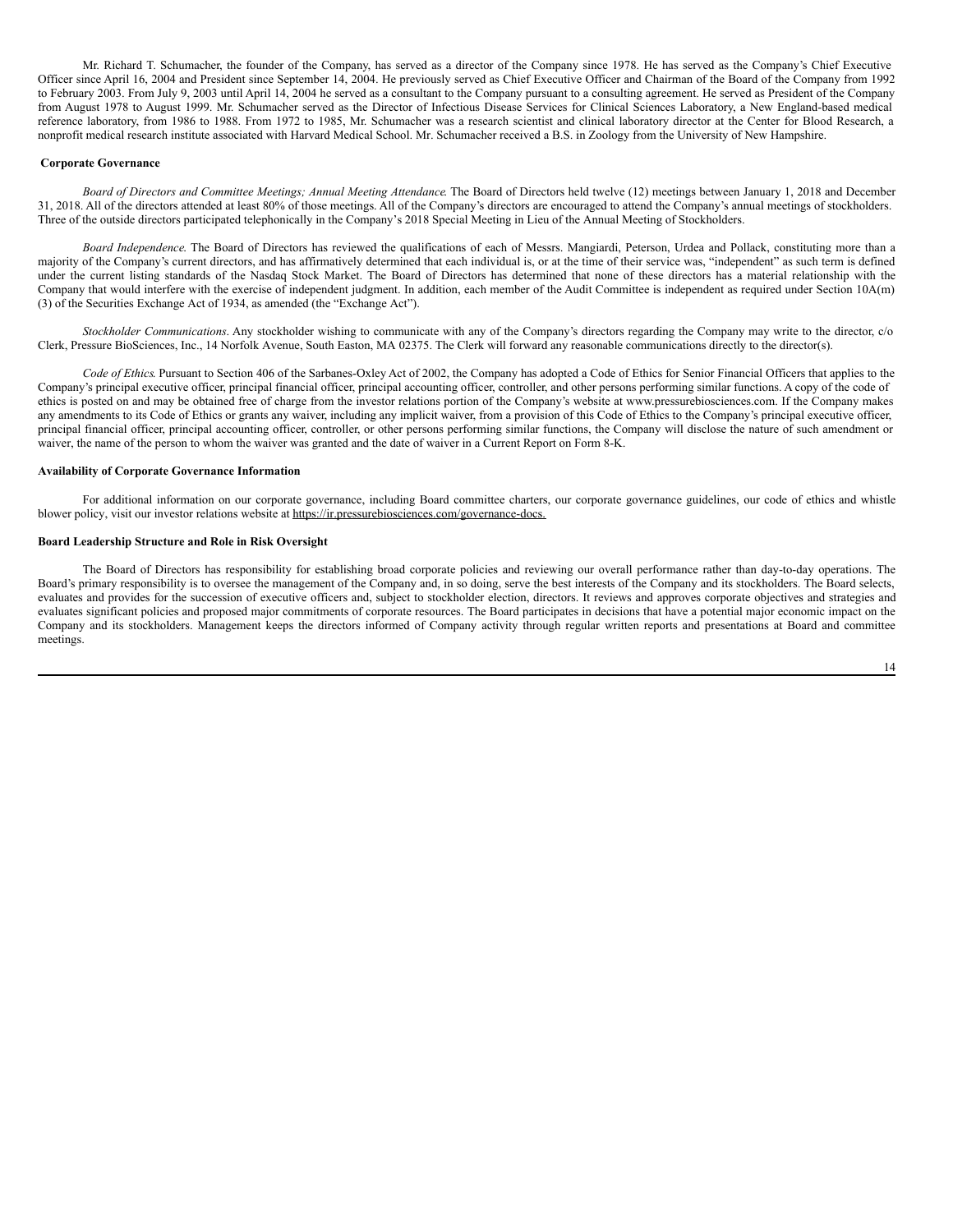The Board of Directors is led by its Chairman, Mr. Peterson. Each of our Audit, Nominating and Compensation Committees provide oversight and assess risk in their respective areas. In addition, the Board and each committee have an active role in overseeing management of our Company's risk. The Board regularly reviews information regarding our operations, credit, and liquidity, as well as the risks associated with each.

#### **Board Committees**

Standing committees of the Board of Directors include an Audit Committee, a Compensation Committee, and a Nominating Committee.

## *Audit Committee.*

Messrs. Mangiardi, Peterson and Pollack are currently the members of the Audit Committee, with Mr. Pollack serving as Chairman.

The Board of Directors has determined that Mr. Pollack qualifies as an "audit committee financial expert" as defined in Item 407(d)(5) of Regulation S-K.

The Audit Committee operates pursuant to a written charter (the "Audit Committee Charter"), a current copy of which is publicly available on the investor relations portion of the Company's website at www.pressurebiosciences.com. Under the provisions of the Audit Committee Charter, the primary functions of the Audit Committee are to assist the Board of Directors with the oversight of (i) the Company's financial reporting process, accounting functions, and internal controls, and (ii) the qualifications, independence, appointment, retention, compensation, and performance of the Company's independent registered public accounting firm. The Audit Committee is also responsible for the establishment of "whistle-blowing" procedures, and the oversight of other compliance matters. The Audit Committee held four (4) meetings during fiscal 2018.

#### <span id="page-14-0"></span>*Compensation Committee.*

#### **General**

Messrs. Mangiardi, Peterson and Pollack are currently the members of the Compensation Committee, with Mr. Mangiardi serving as Chairman. The Compensation Committee operates pursuant to a written charter, a current copy of which is publicly available on the investor relations portion of the Company's website at www.pressurebiosciences.com. The primary functions of the Compensation Committee include (i) reviewing and approving our executive compensation, (ii) reviewing the recommendations of the President and Chief Executive Officer regarding the compensation of our executive officers, (iii) evaluating the performance of the President and Chief Executive Officer, (iv) overseeing the administration and approval of grants of stock options and other equity awards under our equity incentive plans, and (v) recommending compensation for our Board of Directors and each committee thereof for review and approval by the Board of Directors. The Compensation Committee held one (1) meeting during fiscal 2018.

The Compensation Committee may form and delegate authority to one or more subcommittees as it deems appropriate from time to time under the circumstances (including (a) a subcommittee consisting of a single member and (b) a subcommittee consisting of at least two members, each of whom qualifies as a "non-employee director," as such term is defined from time to time in Rule 16b-3 promulgated under the Exchange Act, and an "outside director," as such term is defined from time to time in Section 162(m) of the Internal Revenue Code of 1986, as amended, and the rules and regulations thereunder).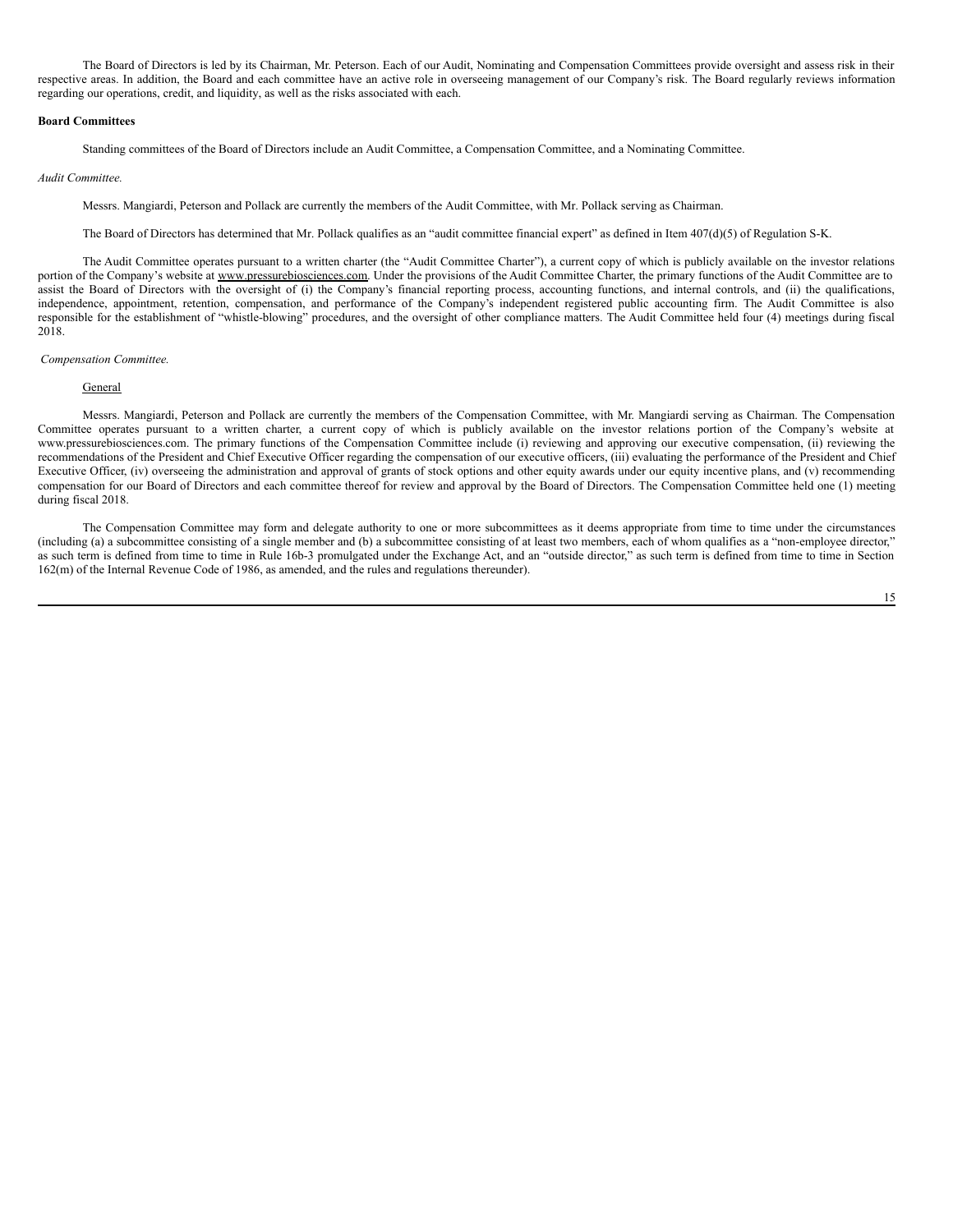## Compensation Objectives

In light of the relatively early stage of commercialization of our products, we recognize the importance of attracting and retaining key employees with sufficient experience, skills, and qualifications in areas vital to our success, such as operations, finance, sales and marketing, research and development, engineering, and individuals who are committed to our short- and long-term goals. The Compensation Committee has designed our executive compensation programs with the intent of attracting, motivating, and retaining experienced executives and, subject to our limited financial resources, rewarding them for their contributions by offering them a competitive base salary, potential for annual cash incentive bonuses, and long-term equity-based incentives, typically in the form of stock options. The Compensation Committee strives to balance the need to retain key employees with financial prudence given our history of operating losses, limited financial resources and the early stage of our commercialization.

#### Executive Officers and Director Compensation Process

The Compensation Committee considers and determines executive compensation according to an annual objective setting and measurement cycle. Specifically, corporate goals for the year are initially developed by our executive officers and are then presented to the Board of Directors and Compensation Committee for review and approval. Individual goals are intended to focus on contributions that facilitate the achievement of the corporate goals. Individual goals are first proposed by each executive officer, other than the President and Chief Executive Officer, then discussed by the entire senior executive management team and ultimately compiled and prepared for submission to the Board of Directors and the Compensation Committee, by the President and Chief Executive Officer. The Compensation Committee sets and approves the goals for the President and Chief Executive Officer. Generally, corporate and individual goals are set during the first quarter of each calendar year. The objective setting process is coordinated with our annual financial planning and budgeting process so our Board of Directors and Compensation Committee can consider overall corporate and individual objectives in the context of budget constraints and cost control considerations. Annual salary increases, bonuses, and equity awards, such as stock option grants, if any, are tied to the achievement of these corporate and individual performance goals as well as our financial position and prospects.

Under the annual performance review program, the Compensation Committee evaluates individual performance against the goals for the recently completed year. The Compensation Committee's evaluation generally occurs in the first quarter of the following year. The evaluation of each executive (other than the President and Chief Executive Officer) begins with a written self-assessment submitted by the executive to the President and Chief Executive Officer. The President and Chief Executive Officer then prepares a written evaluation based on the executive's self-assessment, the President and Chief Executive Officer's evaluation, and input from others within the Company. This process leads to a recommendation by the President and Chief Executive Officer for a salary increase, bonus, and equity award, if any, which is then considered by the Compensation Committee. In the case of the President and Chief Executive Officer, the Compensation Committee conducts his/her performance evaluation and determines his/her compensation, including salary increase, bonus, and equity awards, if any. We generally expect, but are not required, to implement salary increases, bonuses, and equity awards, for all executive officers, if and to the extent granted, by April 1 of each year.

Non-employee director compensation is set by our Board of Directors upon the recommendation of the Compensation Committee. In developing its recommendations, the Compensation Committee is guided by the following goals: compensation should be fair relative to the required services for directors of comparable companies in our industry and at our company's stage of development; compensation should align directors' interests with the long-term interest of stockholders; the structure of the compensation should be simple, transparent, and easy for stockholders to understand; and compensation should be consistent with the financial resources, prospects, and competitive outlook for the Company.

In evaluating executive officer and director compensation, the Compensation Committee considers the practices of companies of similar size, geographic location, and market focus. In order to develop reasonable benchmark data, the Compensation Committee has referred to publicly available sources such as Salary.com and the BioWorld Survey. While the Compensation Committee does not believe benchmarking is appropriate as a stand-alone tool for setting compensation due to the unique aspects of our business objectives and current stage of development, the Compensation Committee generally believes that gathering this compensation information is an important part of its compensation-related decision making process.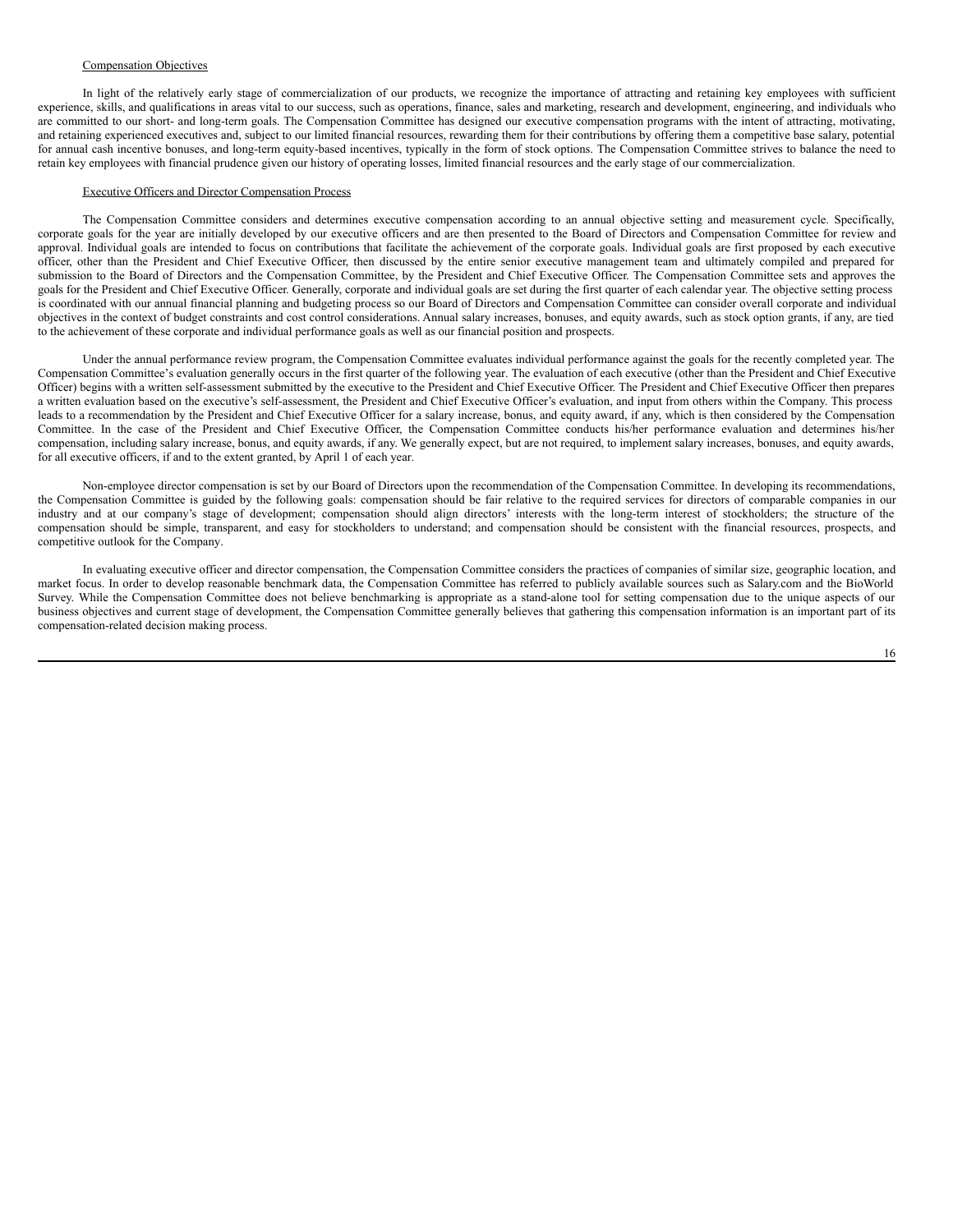The Compensation Committee has the authority to hire and fire advisors and compensation consultants as needed and approve their fees. During fiscal 2018, the Compensation Committee hired Compensia to help evaluate our compensation philosophy. Compensia reports directly to the Compensation Committee and does not provide any services to the Company other than the services provided to the Compensation Committee.

The Compensation Committee is also authorized to delegate any of its responsibilities to subcommittees or individuals, as it deems appropriate. The Compensation Committee did not delegate any of its responsibilities in fiscal 2018.

#### *Nominating Committee.*

Messrs. Mangiardi, Peterson and Pollack are currently the members of the Company's Nominating Committee with Mr. Peterson serving as Chairman. The Nominating Committee operates pursuant to a written charter, a current copy of which is publicly available on the investor relations portion of the Company's website at www.pressurebiosciences.com. The Nominating Committee held one (1) meeting during fiscal year 2018.

The primary functions of the Nominating Committee are to (i) identify, review, and evaluate candidates to serve as directors of the Company, (ii) make recommendations of candidates to the Board of Directors for all directorships to be filled by the stockholders or the Board of Directors, and (iii) serve as a focal point for communication between such candidates, the Board of Directors, and management.

The Nominating Committee may consider candidates recommended by stockholders as well as from other sources such as other directors or officers, third party search firms, or other appropriate sources. For all potential candidates, the Nominating Committee may consider all factors it deems relevant, such as a candidate's personal integrity and sound judgment, business and professional skills and experience, independence, possible conflicts of interest, diversity, the extent to which the candidate would fill a present need on the Board of Directors, and concern for the long-term interests of the stockholders. These criteria include whether the candidate assists in achieving a mix of Board members that represents diversity of background and professional experience, including with respect to ethnic background, age and gender. In general, persons recommended by stockholders will be considered on the same basis as candidates from other sources. If a stockholder wishes to recommend a candidate for director for election at the 2019 Annual Meeting of Stockholders, he or she must follow the procedures described below under "Stockholder Proposals."

#### <span id="page-16-0"></span>**Audit Committee Report**

The Audit Committee has reviewed and discussed the Company's audited financial statements for the year ended December 31, 2018 with management of the Company. The Audit Committee also discussed with MaloneBailey LLP ("MaloneBailey"), the Company's independent registered public accounting firm for 2018, the matters required to be discussed by the Auditing Standards Board Statement on Auditing Standards No. 61, as amended, as adopted by the Public Company Accounting Oversight Board in Rule 3200T. The Audit Committee has also received and reviewed the required written disclosures and a confirming letter from MaloneBailey under applicable requirements of the Public Accounting Oversight Board regarding MaloneBailey's independence and has discussed the matter with MaloneBailey.

Based upon its review and discussions of the foregoing, the Audit Committee recommended to the Board of Directors that the Company's audited financial statements for the year ended December 31, 2018 be included in the Company's Annual Report on Form 10-K for the fiscal year ended December 31, 2018.

## **Audit Committee:**

Kevin A. Pollack, Chair Vito J. Mangiardi Jeffrey N. Peterson

17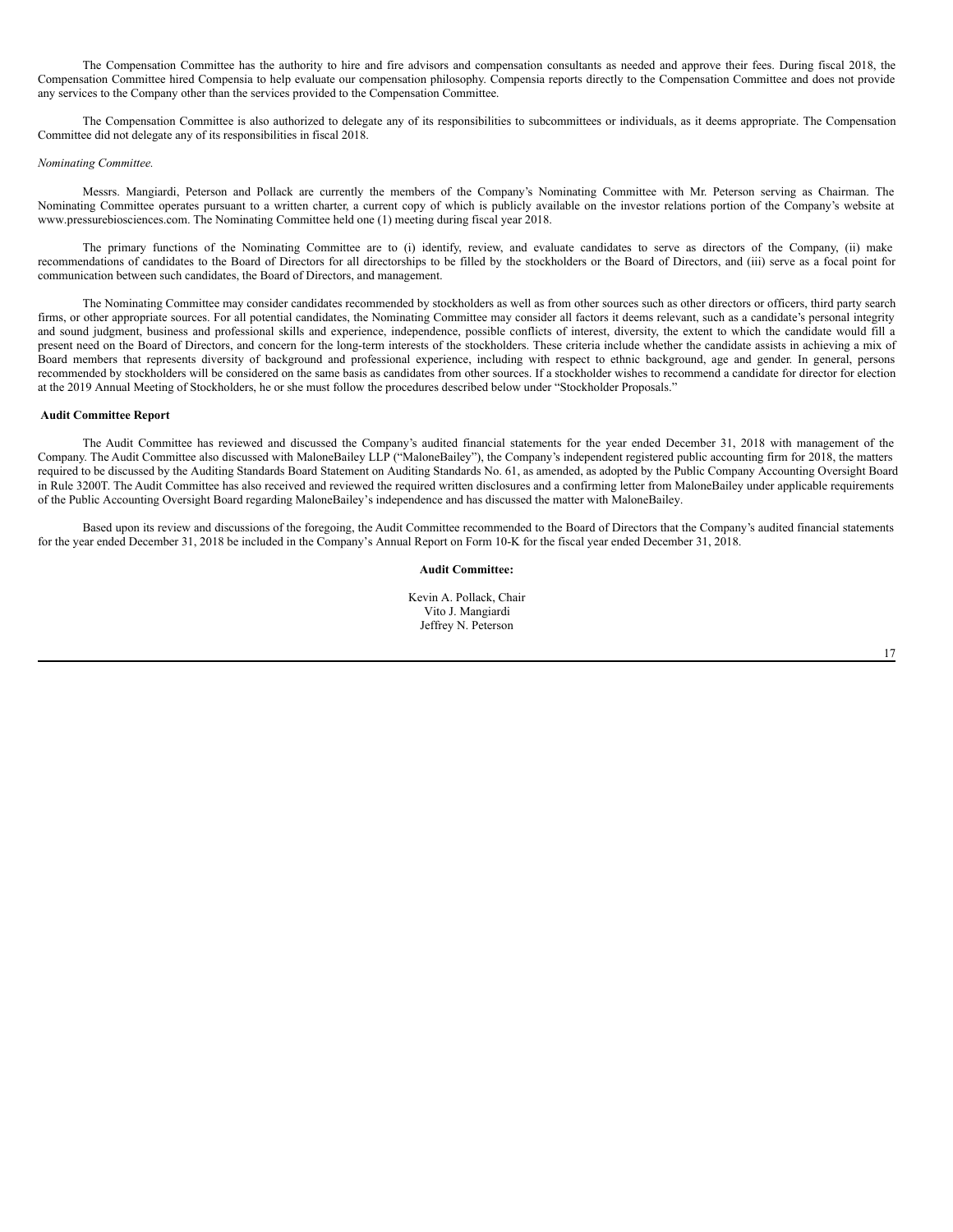## **2018 Director Compensation**

The following table sets forth certain information regarding compensation earned or paid to our directors during fiscal 2018.

|                          | Fees Earned or       |                     |                         |            |
|--------------------------|----------------------|---------------------|-------------------------|------------|
|                          | Paid in Cash         | <b>Stock Awards</b> | Option Awards           |            |
| Name                     | $(5)$ <sup>(1)</sup> | $(8)$ (1)           | $(S)$ <sup>(2)(3)</sup> | Total (\$) |
| Vito J. Mangiardi        | 70,000               |                     | 6,129                   | 76,129     |
| Jeffrey N. Peterson      | 107,500              |                     | 10.216                  | 117,716    |
| Kevin A. Pollack         | 72,500               |                     | 6,129                   | 78,629     |
| Michael S. Urdea, Ph. D. | 50,000               |                     | 3,859                   | 53,859     |

Our non-employee directors receive the following compensation for service as a director:

(1) Each director currently earns a quarterly stipend of \$10,000 for attending meetings of the full board of directors (whether telephonic or in-person) and attending committee meetings in 2018. Mr. Peterson currently earns \$15,000 per quarter as chairman of the board of directors. Dr. Urdea received an additional \$10,000 for his role as Chairman of the Scientific Advisory Board in 2018. There is no limit to the number of board of directors or committee meetings that may be called.

(2) Amounts shown do not reflect compensation received by the directors. Instead, the amounts shown are the aggregate grant date fair value as determined pursuant to FASB ASC 718, Compensation-Stock Compensation. Please refer to Note 2, xiii, "Accounting for Stock-Based Compensation" in the accompanying Notes to the Consolidated Financial Statements for the fiscal year ended December 31, 2018, for the relevant assumptions used to determine the valuation of stock option grants.

(3) The following table shows the total number of outstanding stock options as of December 31, 2018 that have been issued as director compensation.

| Name                     | Aggregate<br>Number of<br><b>Stock</b><br><b>Options</b><br>Outstanding |
|--------------------------|-------------------------------------------------------------------------|
|                          |                                                                         |
| Vito J. Mangiardi        | 17,602                                                                  |
| Jeffrey N. Peterson      | 30,078                                                                  |
| Kevin A. Pollack         | 17,602                                                                  |
| Michael S. Urdea, Ph. D. | 13,018                                                                  |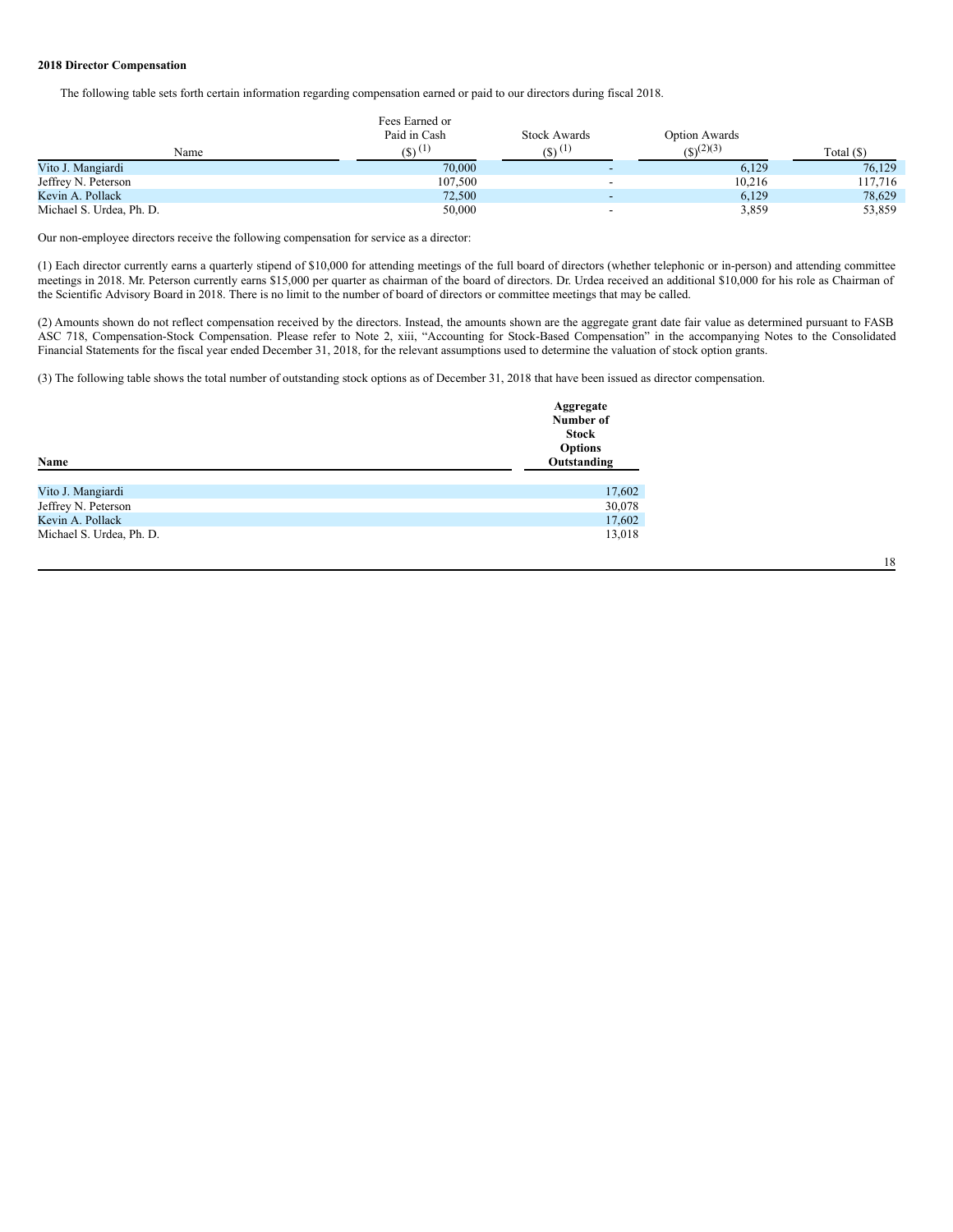## *Summary Compensation Table*

The Summary Compensation Table below sets forth the total compensation paid or earned for the fiscal years ended December 31, 2018 and 2017 for: (i) each individual serving as our chief executive officer ("CEO") or acting in a similar capacity during any part of fiscal 2018; and (ii) the other two most highly paid executive officers (collectively, the "*Named Executive Officers*") who were serving as executive officers at the end of fiscal 2018.

| <b>Name and Principal Position</b> | Fiscal<br>Year | Salary $(1)$   | <b>Bonus</b>  | <b>Stock</b><br>Awards   |        | Option<br>Awards <sup><math>(2)</math></sup> | <b>Non-Oualified</b><br><b>Deferred</b><br>Compensation<br>Earning | All other<br>Compensation <sup>(3)</sup> | <b>Total</b> |
|------------------------------------|----------------|----------------|---------------|--------------------------|--------|----------------------------------------------|--------------------------------------------------------------------|------------------------------------------|--------------|
| Richard T. Schumacher              | 2018           | 310.954<br>\$. | <sup>\$</sup> | $-$ \$                   | $-$ \$ | 34,840                                       | S<br>٠                                                             | <sup>\$</sup><br>11,469                  | \$357,263    |
| President, CEO                     | 2017           | 300,583        | -             | $\sim$                   |        | 142,285                                      | $\overline{\phantom{a}}$                                           | 11,079                                   | 453,947      |
|                                    |                |                |               |                          |        |                                              |                                                                    |                                          |              |
| Edmund Ting, Ph.D.                 | 2018           | 207,580        | -             | $\overline{\phantom{0}}$ |        | 7,665                                        | $\overline{\phantom{a}}$                                           | 1,227                                    | 216,472      |
| Senior Vice President of           | 2017           | 207,100        | ۰.            | $\overline{\phantom{0}}$ |        | 31,303                                       | -                                                                  | 1,227                                    | 239,630      |
| Engineering                        |                |                |               |                          |        |                                              |                                                                    |                                          |              |
|                                    |                |                |               |                          |        |                                              |                                                                    |                                          |              |
| Alexander Lazarev, Ph.D.           | 2018           | 173.915        | -             | $\overline{\phantom{a}}$ |        | 6,968                                        | $\overline{\phantom{0}}$                                           | 7,754                                    | 188,637      |
| Vice President of                  | 2017           | 173,880        | -             | $\overline{\phantom{0}}$ |        | 28,457                                       | $\overline{\phantom{0}}$                                           | 7,739                                    | 210,076      |
| <b>Research and Development</b>    |                |                |               |                          |        |                                              |                                                                    |                                          |              |

(1) Salary refers to base salary compensation paid through our normal payroll process. No bonus was paid to any named executive officer for 2018 or 2017.

(2) Amounts shown do not reflect compensation received by the Named Executive Officers. Instead, the amounts shown are the aggregate grant date fair value as determined pursuant to FASB ASC 718, Compensation-Stock Compensation. Please refer to Note 2, xiii, "Accounting for Stock-Based Compensation" in the accompanying Notes to Consolidated Financial Statements for the fiscal year ended December 31, 2018, for the relevant assumptions used to determine the valuation of stock option grants.

(3) "All Other Compensation" includes our Company match to the executives' 401(k) contribution and premiums paid on life insurance for the executives. Both of these benefits are available to all of our employees. In the case of Mr. Schumacher, "All Other Compensation" also includes \$8,379 in premiums we paid for a life insurance policy to which Mr. Schumacher's wife is the beneficiary. "All Other Compensation" for Dr. Lazarev includes \$6,000 paid to Dr. Lazarev in lieu of his participation in the medical benefit plan offered by the Company.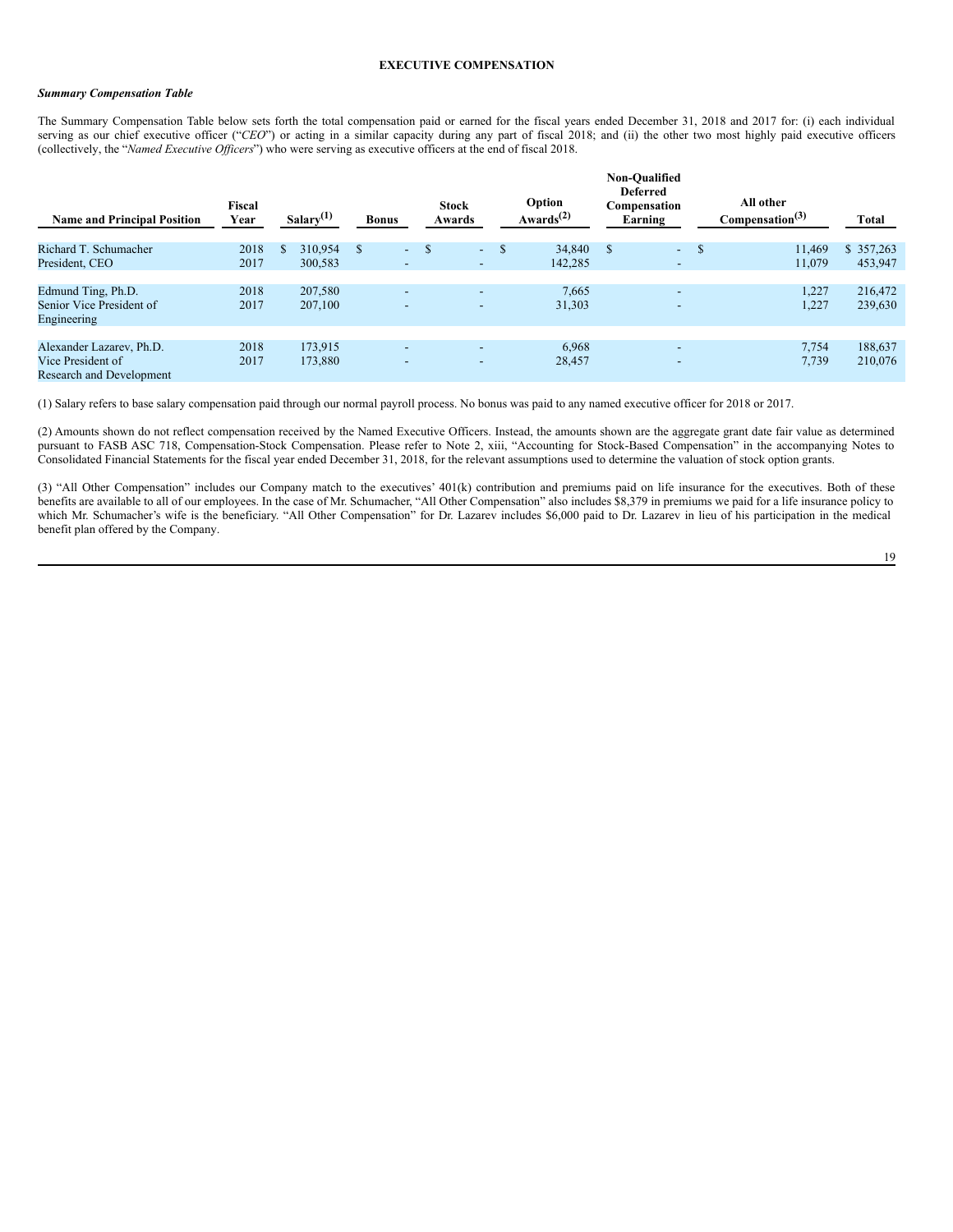## *Outstanding Equity Awards at Fiscal Year End*

The following table sets forth certain information regarding outstanding stock options awards for each of the Named Executive Officers as of December 31, 2018.

|                                                             | <b>Option Awards</b>                                                                                |                                                                                                             |               |                                         |                                     |  |
|-------------------------------------------------------------|-----------------------------------------------------------------------------------------------------|-------------------------------------------------------------------------------------------------------------|---------------|-----------------------------------------|-------------------------------------|--|
| Name                                                        | Number of<br><b>Securities</b><br>Underlying<br><b>Unexercised</b><br><b>Options</b><br>Exercisable | Number of<br><b>Securities</b><br>Underlying<br><b>Unexercised</b><br><b>Options</b><br>Unexercisable $(1)$ |               | Option<br><b>Exercise</b><br>Price (\$) | Option<br><b>Expiration</b><br>Date |  |
| Richard T. Schumacher                                       | 1,389                                                                                               | 8,611                                                                                                       | \$            | 3.40                                    | 7/18/2028                           |  |
| President, CEO                                              | 13,633                                                                                              | 84,534                                                                                                      | \$            | 3.40                                    | 12/19/2028                          |  |
|                                                             |                                                                                                     |                                                                                                             |               |                                         |                                     |  |
| Edmund Y. Ting, Ph.D                                        | 2,942                                                                                               | 18,243                                                                                                      | \$            | 3.40                                    | 7/18/2028                           |  |
| Senior Vice President of Engineering                        | 764                                                                                                 | 4,736                                                                                                       | <sup>\$</sup> | 3.40                                    | 12/19/2028                          |  |
|                                                             |                                                                                                     |                                                                                                             |               |                                         |                                     |  |
| Alexander V. Lazarev, Ph.D.<br>Vice President of Research & | 2,475                                                                                               | 18,526                                                                                                      | <sup>\$</sup> | 3.40                                    | 7/18/2028                           |  |
| Development                                                 | 694                                                                                                 | 4,306                                                                                                       | <sup>\$</sup> | 3.40                                    | 12/19/2028                          |  |
|                                                             |                                                                                                     |                                                                                                             |               |                                         |                                     |  |

(1) All unvested stock options listed in this column were granted to the Named Executive Officer pursuant to our 2013 Equity Incentive Plan. On July 18, 2018 all outstanding options were repriced and re-issued pursuant to this plan. All options expire ten years after the date of grant. Unvested stock options become fully vested and exercisable upon a change of control of our company.

20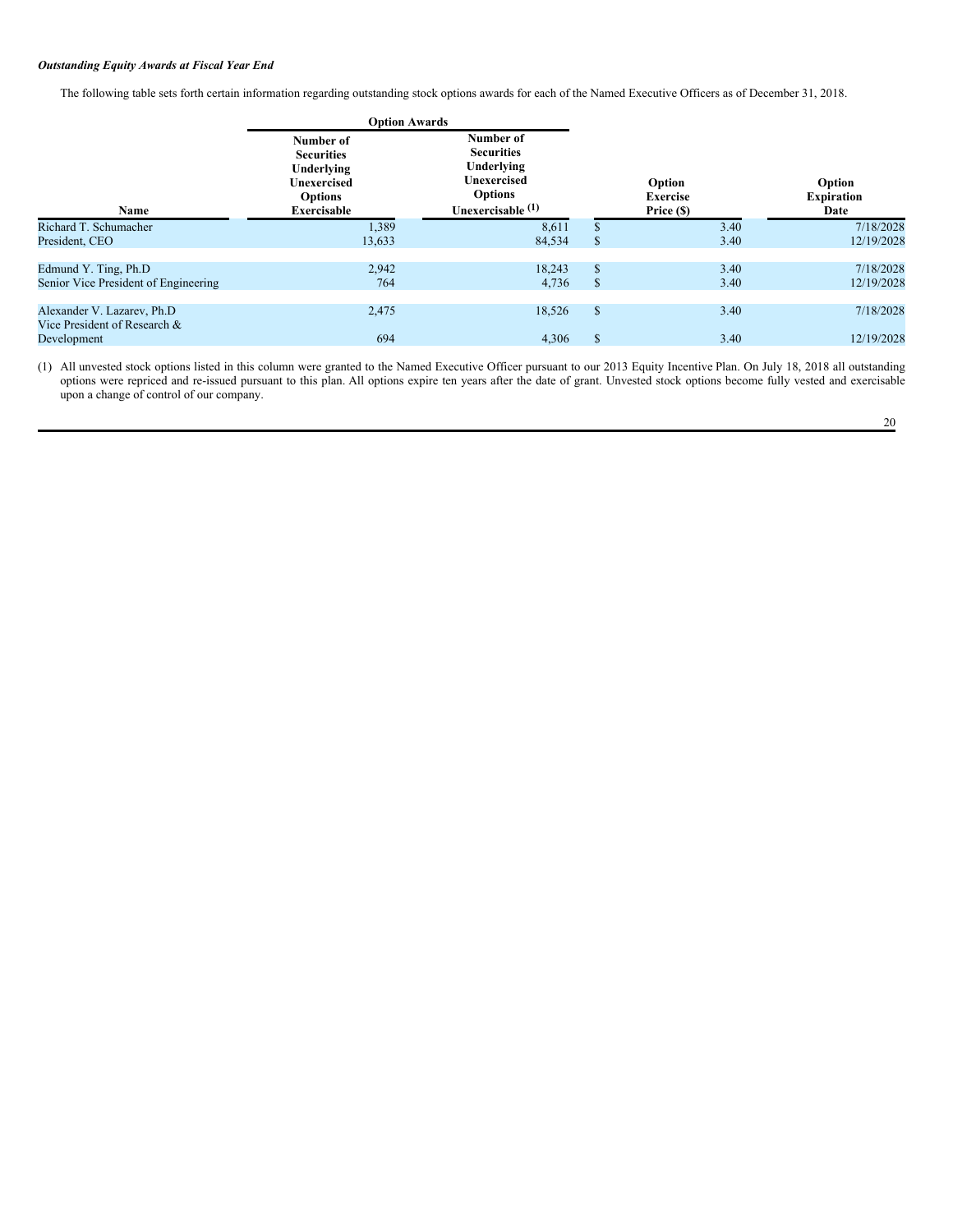#### *Retirement Plan*

All employees, including the named executive officers, may participate in our 401(k) Plan. Under the 401(k) Plan, employees may elect to make before tax contributions of up to 60% of their base salary, subject to current Internal Revenue Service limits. The 401(k) Plan does not permit an investment in our Common Stock. We match employee contributions up to 50% of the first 2% of the employee's earnings. Our contribution is 100% vested immediately.

#### *Severance Arrangements*

Each of Mr. Schumacher, Dr. Ting, and Dr. Lazarev, executive officers of the Company, are entitled to receive a severance payment if terminated by us without cause. The severance benefits would include a payment in an amount equal to one year of such executive officer's annualized base salary compensation plus accrued paid time off. Additionally, the officer will be entitled to receive medical and dental insurance coverage for one year following the date of termination.

## *Change-in-Control Arrangements*

Pursuant to severance agreements with each of Mr. Schumacher, Dr. Ting, and Dr. Lazarev each such executive officers, is entitled to receive a change of control payment in an amount equal to one year (other than Mr. Schumacher) of such executive officer's annualized base salary compensation, accrued paid time off, and medical and dental coverage, in the event of a change of control of our Company. In the case of Mr. Schumacher, his payment is equal to two years of annualized base salary compensation, accrued paid time off, and two years of medical and dental coverage.

Pursuant to our equity incentive plans, any unvested stock options held by a named executive officer will become fully vested upon a change in control (as defined in the 2013 Equity Incentive Plan) of our Company.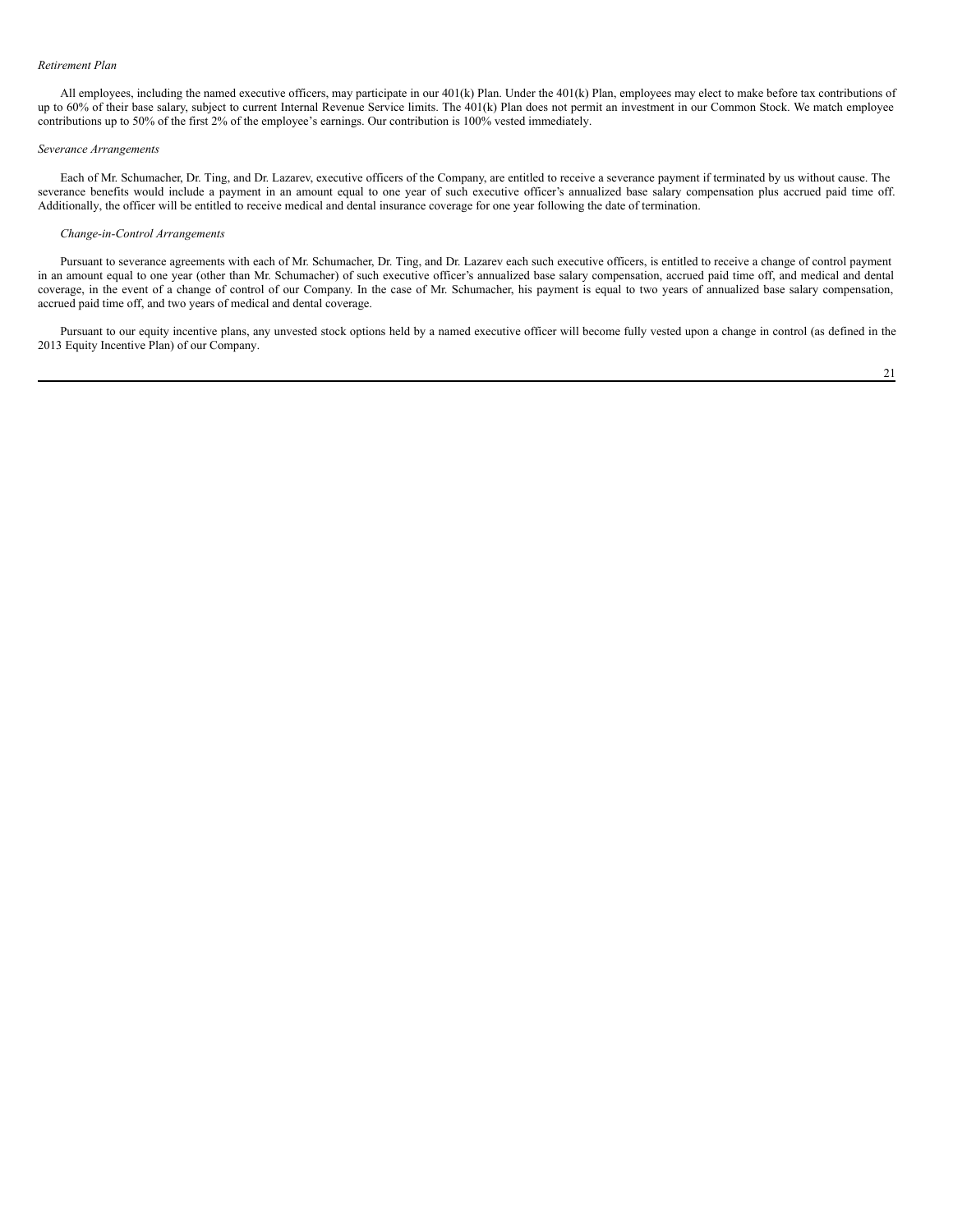#### <span id="page-21-0"></span>**PROPOSAL NO. 2**

## **RATIFICATION OF THE APPOINTMENT OF THE INDEPENDENT REGISTERED PUBLIC ACCOUNTING FIRM**

You are being asked to ratify the Board of Directors' appointment of MaloneBailey LLP as our independent registered public accounting firm for the fiscal year ending December 31, 2019. MaloneBailey LLP has served as the Company's independent registered public accounting firm since July 1, 2015. A representative of MaloneBailey LLP is expected to attend the Meeting and will have an opportunity to make a statement and respond to appropriate questions.

Our Bylaws do not require that our stockholders ratify the appointment of MaloneBailey LLP as our independent registered public accounting firm. However, we are submitting the proposal for ratification as a matter of good corporate governance. If our stockholders do not ratify the appointment, the Audit Committee will reconsider whether or not to retain MaloneBailey LLP. Even if the appointment is ratified, the Audit Committee, at its discretion, may change the appointment at any time during the year if the Audit Committee determines that such a change would be in the best interests of the Company and its stockholders.

#### **Vote Required**

The affirmative vote of the holders of a majority of the votes cast at the Meeting is required for the approval of Proposal No. 2.

## **Board Recommendation**

THE BOARD OF DIRECTORS UNANIMOUSLY RECOMMENDS THAT STOCKHOLDERS VOTE "**FOR**" PROPOSAL NO. 2, THE RATIFICATION OF THE APPOINTMENT OF THE INDEPENDENT REGISTERED PUBLIC ACCOUNTING FIRM.

## **INDEPENDENT REGISTERED PUBLIC ACCOUNTING FIRM**

The Audit Committee appointed MaloneBailey LLP ("MaloneBailey"), an independent registered public accounting firm, to audit the Company's consolidated financial statements for the fiscal year ending December 31, 2019. A representative of MaloneBailey will be available during the Meeting to make a statement if such representative desires to do so and to respond to questions.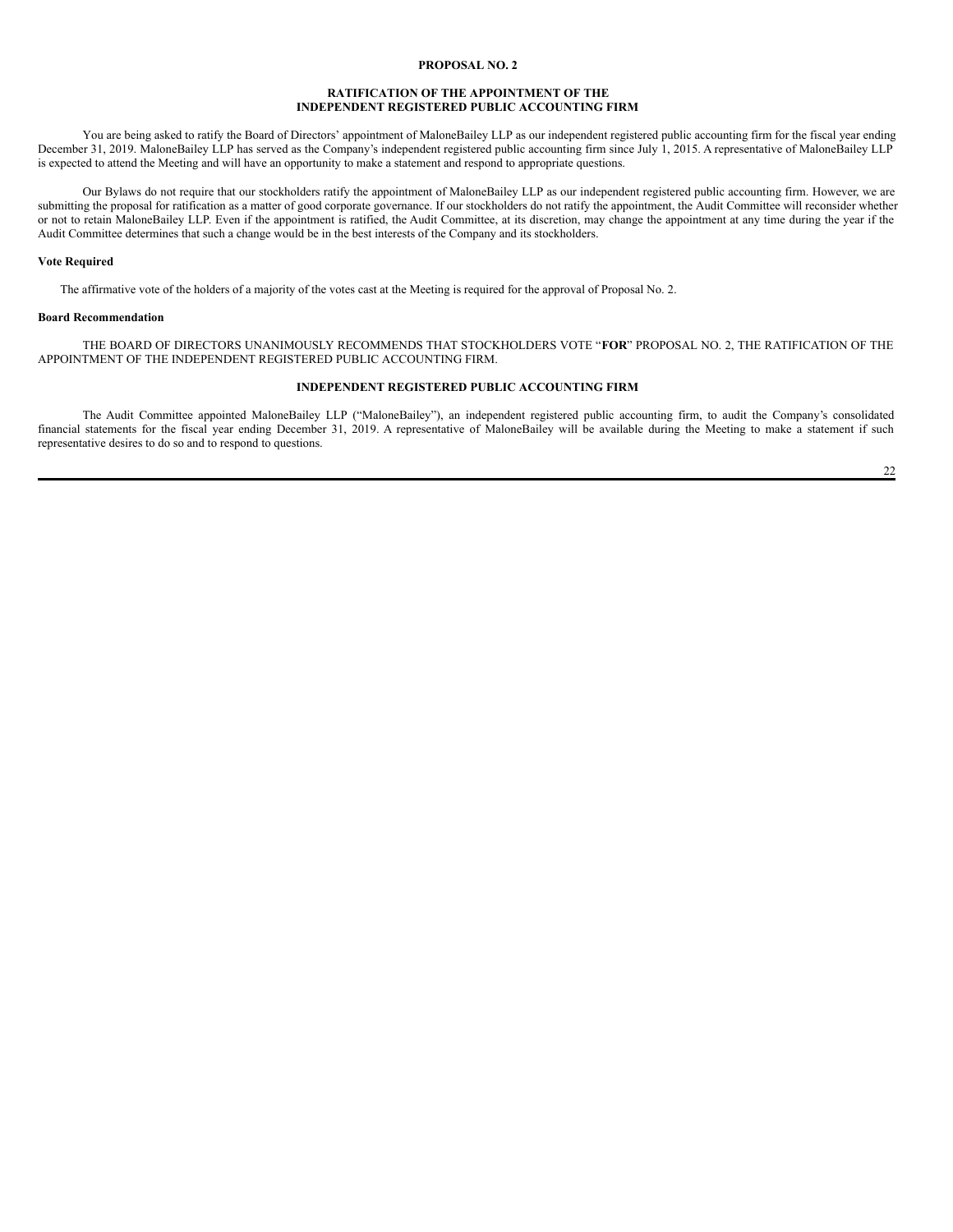## <span id="page-22-0"></span>**Independent Registered Public Accounting Fees**

The following is a summary of the fees billed to the Company by MaloneBailey LLP, the Company's independent registered public accounting firm, respectively for the fiscal year ended December 31, 2018 and 2017:

|                           | <b>Fiscal 2018 Fees</b> |         |  | <b>Fiscal 2017 Fees</b>  |  |  |
|---------------------------|-------------------------|---------|--|--------------------------|--|--|
| <b>Audit Fees</b>         |                         | 132,170 |  | 118,549                  |  |  |
| <b>Audit-Related Fees</b> |                         | -       |  | $\overline{\phantom{a}}$ |  |  |
| Tax and Other Fees        |                         |         |  |                          |  |  |
|                           |                         | 132,170 |  | 118,549                  |  |  |

*Audit Fees*. Consists of fees billed for professional services performed for the audit of our annual financial statements, the review of interim financial statements, and related services that are normally provided in connection with registration statements, including the registration statement for our public offering. Included in the 2017 Audit Fees is an aggregate of \$26,500 of fees billed in connection with our public offering.

*Audit-Related Fees*. Consists of aggregate fees billed for assurance and related services that are reasonably related to the performance of the audit or review of the Company's consolidated financial statements and are not reported under "Audit Fees."

#### **Audit Committee Policy on Pre-Approval of Services**

The Audit Committee's policy is to pre-approve all audit and permissible non-audit services provided by the independent registered public accounting firm. These services may include audit services, audit-related services, tax services, and other services. Pre-approval is generally provided for up to one year. The Audit Committee may also pre-approve particular services on a case-by-case basis.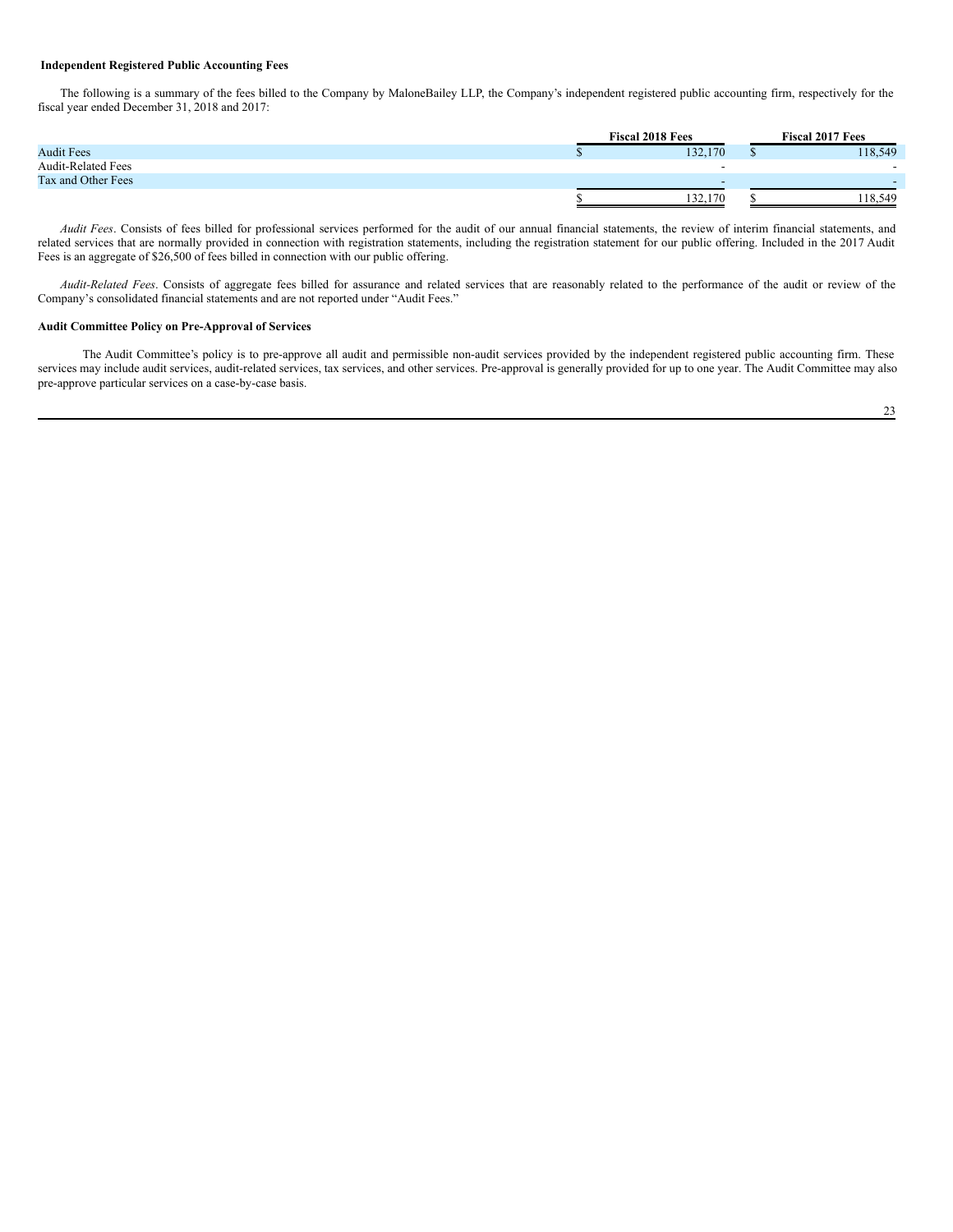## <span id="page-23-0"></span>**PROPOSAL NO. 3**

## **NON-BINDING ADVISORY RESOLUTION TO APPROVE EXECUTIVE COMPENSATION**

The Dodd-Frank Wall Street Reform and Consumer Protection Act amended Section 14A of the Securities Exchange Act of 1934 and related SEC regulations require that, at least once every three years, we provide our shareholders with the opportunity to vote to approve, on a nonbinding, advisory basis, the compensation of our Named Executive Officers as disclosed in this Proxy Statement in accordance with the Compensation disclosure rules of the SEC. We first held this vote, which is often referred to as the Say-on-Pay vote, at a special meeting of shareholders held on December 12, 2013. At such meeting, our shareholders voted to hold the frequency of our Say-on-Pay vote every three years. The Company will hold future non-binding advisory votes on the compensation of our named executive officers every three years, at least until the next required vote of frequency of shareholder votes on the compensation of our named executive officers. Such Say-on-Frequency vote must occur no later than the annual or other meeting of shareholders held in the sixth calendar year after the immediately preceding Say-on-Frequency vote (annual meeting held on December 12, 2013). An issuer could hold a Say-on-Frequency vote more frequently than every six years if it elects to do so. Proposal No. 4 in this Proxy Statement is the required Say-on-Frequency vote.

As described in more detail in Proposal No. 1, under Executive Compensation, we seek to closely align the interests of our Named Executive Officers with the interests of our shareholders. Our compensation programs are designed to reward our Named Executive Officers for the achievement of short-term and long-term strategic and operational goals and the achievement of increased total shareholder return. This vote is advisory, which means that the vote on executive compensation is not binding on the Company, our Board of Directors or the Compensation Committee of the Board of Directors. However, we welcome input from our shareholders regarding executive compensation and other matters related to the company's success generally. We believe in a corporate governance structure that is responsive to shareholder concerns and we view this vote as a meaningful opportunity to gauge shareholder approval of our executive compensation policies.

## **Vote Required**

The affirmative vote of the holders of a plurality of the votes cast by stockholders at the Meeting is required to approve, on an advisory basis, the executive of the Company's Named Executive Officers.

#### **Board Recommendation**

THE BOARD OF DIRECTORS UNANIMOUSLY RECOMMENDS THAT STOCKHOLDERS VOTE "**FOR**" PROPOSAL NO. 3, TO APPROVE AND VOTE "**FOR"** THE FOLLOWING NON-BINDING RESOLUTION AT OUR MEETING:

"RESOLVED, that the Company's shareholders approve, on an advisory basis, the compensation of the Named Executive Officers, as disclosed in the Company's Proxy Statement for the 2019 Special Meeting of Shareholders pursuant to the compensation disclosure rules of the Securities and Exchange Commission, including the Summary Compensation Table and the other related tables and disclosure."

## <span id="page-23-1"></span>**PROPOSAL NO. 4**

## **NON-BINDING ADVISORY VOTE ON THE FREQUENCY OF SHAREHOLDER APPROVAL OF EXECUTIVE COMPENSATION**

Pursuant to the Dodd-Frank Act and SEC rules, at least once every six years we are required to submit for shareholder vote a non-binding resolution to determine whether we should conduct our shareholder advisory vote on executive compensation every year, every two years, or every three years. We last held this vote at the Special Meeting in Lieu of the Annual Meeting of Stockholders conducted on December 12, 2013 and are required to conduct this vote again this year.

After careful consideration of the various arguments supporting each frequency level, the board of directors believes that submitting the advisory vote on executive compensation to shareholders on a triennial basis (every three years) is appropriate for the Company and its shareholders at this time. The proxy card provides four choices (every one, two, or three years, or abstain). Shareholders are being asked for their vote on the frequency of the advisory vote on executive compensation and are not voting to approve or disapprove the board's recommendation. As such, Shareholders may choose an annual, biennial, or triennial frequency, i.e., every year, every two years, every three years, or they may abstain. The frequency option that receives the most votes will be deemed the option chosen by the advisory vote. As with your vote on Proposal No. 3 above, your vote on this Proposal No. 4 is advisory, and therefore not binding on the Company or our board of directors. The vote will not be construed to create or imply any change to the fiduciary duties of the Company or our board of directors, or to create or imply any additional fiduciary duties for the Company or our board of directors. Although the vote is non-binding, our board of directors will consider the outcome of the frequency vote and other communications from shareholders when making future decisions regarding the frequency of such advisory votes regarding executive compensation.

#### **Board Recommendation**

THE BOARD OF DIRECTORS UNANIMOUSLY RECOMMENDS A FREQUENCY OF TRIENNIAL, ("**EVERY THREE YEARS**") FOR FUTURE ADVISORY SHAREHOLDER VOTES ON COMPENSATION OF OUR NAMED EXECUTIVE OFFICERS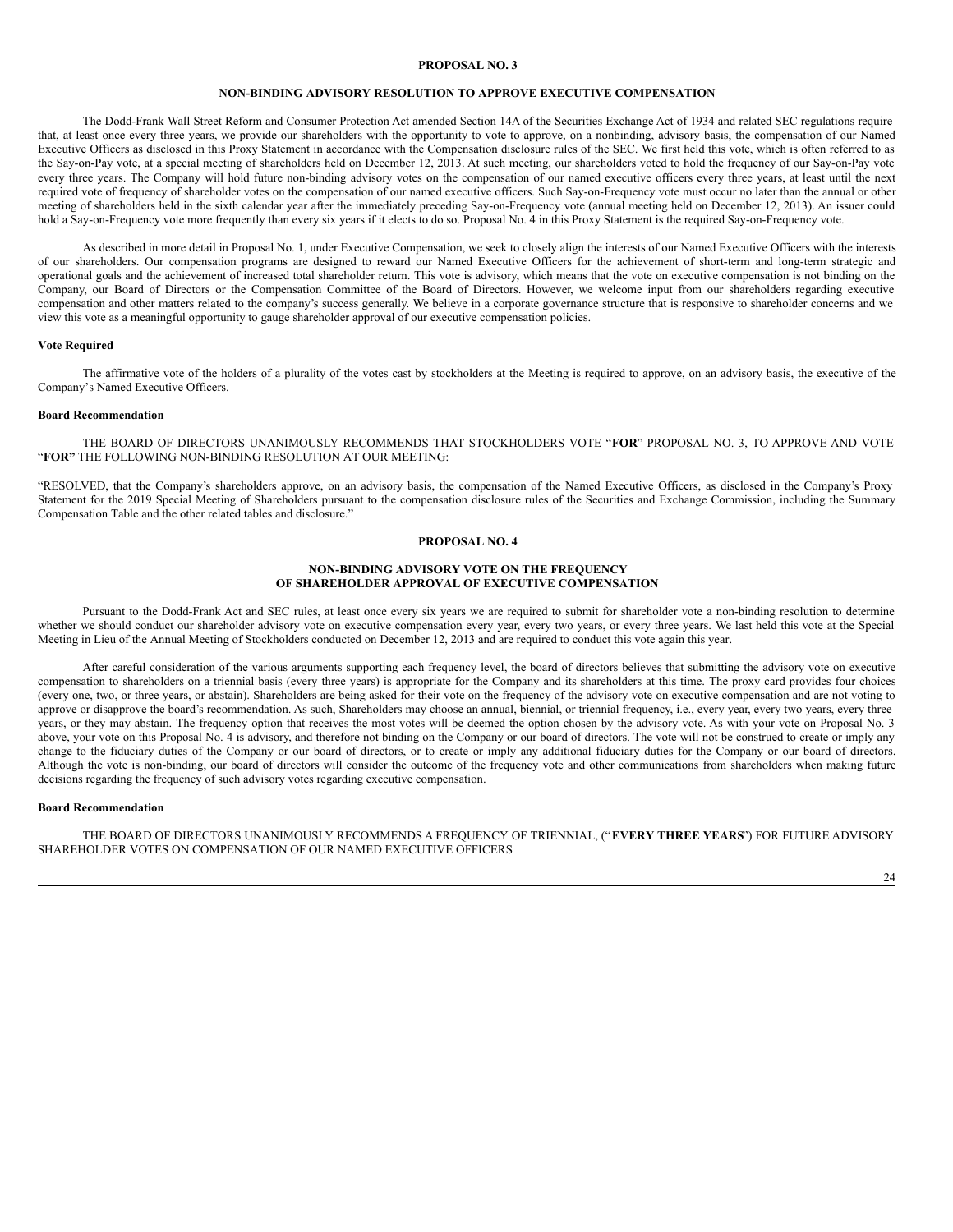## **OTHER MATTERS OR ANY ADJOURNMENT**

The Meeting may be adjourned to another time or place, if necessary or appropriate, to solicit additional proxies if there are not sufficient votes at the time of the Meeting to approve any of Proposal Nos. 1 through 4. The Meeting may be adjourned from time to time to a date that is not more than 120 days after the original record date for the Meeting.

If, at the Meeting, the number of shares of Common Stock present or represented and voting in favor of the approval of any of Proposal Nos. 1 through 4 is not sufficient to approve that proposal, we currently intend to move to adjourn the Meeting in order to enable our Board of Directors to solicit additional proxies for the approval of any of Proposal Nos. 1 through 4. 25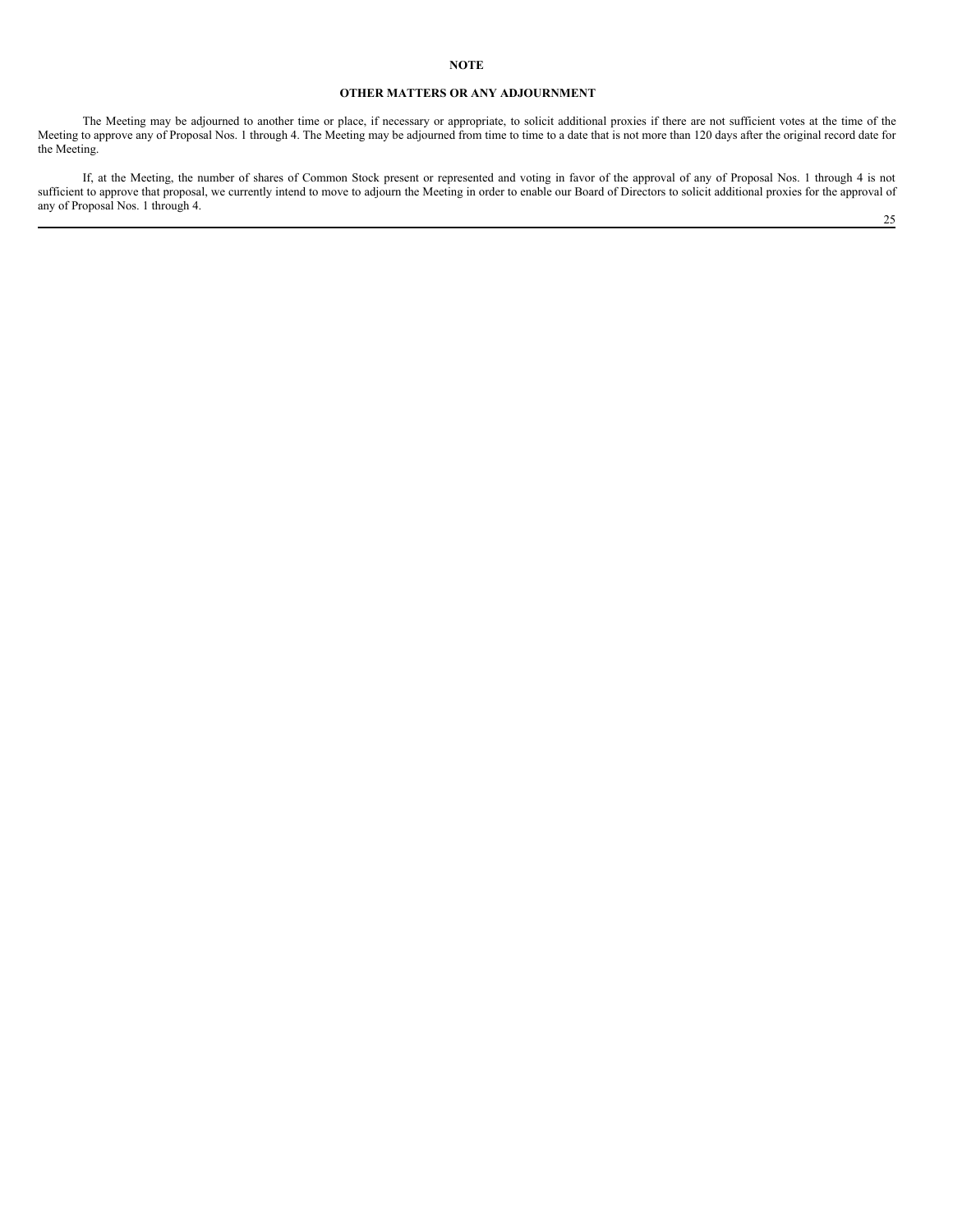#### <span id="page-25-0"></span>**OTHER MATTERS**

#### **Transactions with Related Persons**

The following is a summary of transactions since January 1, 2017 to which we have been or will be a party in which the amount involved exceeded or will exceed \$19,700 (one percent of the average of our total assets at year-end for our last two completed fiscal years) and in which any of our directors, executive officers or beneficial holders of more than 5% of any class of our capital stock, or any immediate family member of, or person sharing a household with, any of these individuals, had or will have a direct or indirect material interest, other than compensation arrangements that are described under the section captioned "Executive compensation."

In March 2010, we signed a strategic product licensing, manufacturing, co-marketing, and collaborative research and development agreement with Target Discovery Inc. ("*TDI*"), a related party. Under the terms of the agreement, we have been licensed by TDI to manufacture and sell a highly innovative line of chemicals used in the preparation of tissues for scientific analysis ("*TDI reagents*"). The TDI reagents were designed for use in combination with our pressure cycling technology. The respective companies believe that the combination of PCT and the TDI reagents can fill an existing need in life science research for an automated method for rapid extraction and recovery of intact, functional proteins associated with cell membranes in tissue samples. We did not incur any royalty obligation under this agreement in 2017 or 2016. We executed an amendment to this agreement on October 1, 2016 wherein we agreed to pay a monthly fee of \$1,400 for the use of a lab bench, shared space and other utilities, and \$2,000 per day for technical support services as needed. Mr. Jeffrey N. Peterson, the chief executive officer of TDI, has served as a director of the Company since July 2011 and as Chairman of the Board starting in 2012.

On June 11, 2018, the Company entered into additional Letter Agreements with 15 Debenture Holders (including all five members of the Board) whereby the Debenture Holders agreed to convert a total of \$742,134 in principal and original issue discount due them under the Debentures into 296.80 shares of Series AA Convertible Preferred Stock with a conversion price of \$2.50 per share. The Debenture Holders were also: (a) issued amended Debenture Warrants such that the exercise price will be \$3.50 per share; and (b) issued a new warrant with an exercise price of \$3.50 per share to purchase 296,800 shares of common stock (the number of shares of common stock issuable upon conversion of the Series AA Convertible Preferred Stock shares received as a result of the Debenture conversions). The Debenture Holders also agreed to waive any and all defaults or events of default by the Company with respect to any failure by the Company to comply with any covenants contained in the Debentures. The fair value of \$3,155 relating to the adjustment in exercise price was treated as a loan modification and recorded as a gain toward the extinguishment of debt.

#### *Related Party Notes*

On March 14, 2018, we received a one-year, non-convertible loan of \$50,000 from a related party (a member of the Company's Board of Directors). This loan is included in net proceeds from non-convertible debt in the Statement of Cash Flows. The amount of \$50,000 was converted on June 11, 2018 into 20 shares of Series AA Convertible Preferred Stock and a Warrant to purchase 20,000 shares of common stock. The \$7,500 guaranteed interest on the loan was recorded as a debt discount and amortized over the term of the debt. The interest is outstanding as of December 31, 2018.

On May 31, 2018, we received two short-term loans of \$46,500 and \$5,600 from two members of the Company's Board of Directors, respectively. We repaid both loans in full during June 2018 and paid interest of \$6,975.

On June 11, 2018, the Company entered into a Letter Agreement with one non-employee member of the Board, to convert \$50,000 in principal due to the board member pursuant to a certain loan document into 20 Series AA Units representing 20 shares of Series AA Convertible Preferred Stock with a conversion price of \$2.50 per share and warrants to purchase 20,000 shares of common stock.

In June 2018, we received a non-convertible loan of \$15,000 from a private investor. The loan includes a one-year term and 10% guaranteed interest.

On August 6, 2018 and on September 28, 2018, we received two short-term loans of \$6,500 and \$7,500 from an employee and an officer of the Company, respectively. We repaid both loans in full in August and October 2018, respectively. There was no interest charged on these loans.

On October 26, 2018 we received a short-term loan of \$30,000 from an officer of the Company. We repaid the loan in full on October 29, 2018. There was no interest charged on this loan.

#### **Delinquent Section 16(a) Reports**

Section 16(a) of the Exchange Act requires the Company's executive officers and directors, and persons who own more than 10% of the Company's Common Stock, to file reports of ownership and changes in ownership on Forms 3, 4 and 5 with the SEC.

Based solely on the Company's review of the copies of such Forms and written representations from certain reporting persons, the Company believes that all filings required to be made by the Company's Section 16(a) reporting persons during the Company's fiscal year ended December 31, 2018 were made on a timely basis.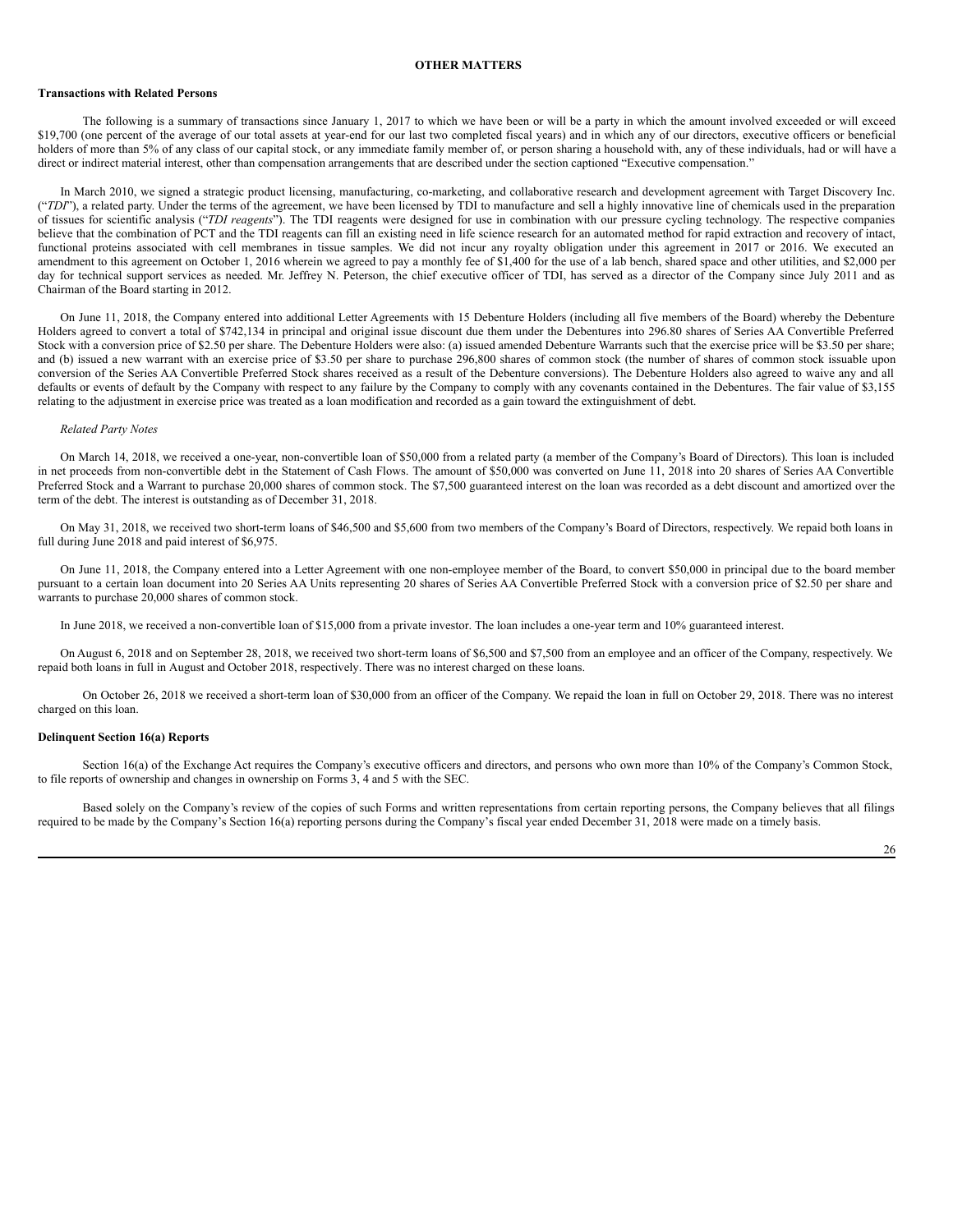## **Other Proposed Action**

The Board of Directors knows of no matters which may come before the Meeting other than the matters described in this Proxy Statement. However, if any other matters should properly be presented to the Meeting, the persons named as proxies shall have discretionary authority to vote the shares represented by the accompanying proxy in accordance with their own judgment.

#### **Stockholder Proposals**

Proposals which stockholders intend to present at the Company's 2020 Annual Meeting of Stockholders ("2020 Annual Meeting") and wish to have included in the Company's proxy materials pursuant to Rule 14a-8 promulgated under the Exchange Act, must be received by the Company no later than July 27, 2020. If the date of next year's annual meeting is moved by more than 30 days before or after the anniversary date of this year's annual meeting, then the deadline for inclusion of a stockholder proposal in the Company's proxy materials is instead a reasonable time before the Company begins to print and send its proxy materials for that meeting.

Stockholders who wish to make a proposal at the Company's 2020 Annual Meeting, other than one that will be included in the Company's proxy materials, should notify the Company no later than December 3, 2020 (assuming the meeting is held on December 19, 2020), unless the date of next year's annual meeting is moved by more than 30 days before or after the anniversary date of this year's annual meeting, in which case the notice must be received a reasonable time before the Company sends its proxy materials for that meeting. If a proponent who wishes to present such a proposal at the 2020 Annual Meeting fails to notify the Company by the proper date, the proxies solicited by the Board of Directors, with respect to such 2020 Annual Meeting, may grant discretionary authority to the proxies named therein, to vote with respect to such matter if such matter is properly brought before the 2020 Annual Meeting. If a stockholder makes a timely notification, the proxies may still exercise discretionary authority under circumstances consistent with the proxy rules of the SEC.

Stockholders may make recommendations to the Nominating Committee of candidates for its consideration as nominees for director at the 2020 Annual Meeting by submitting the name, qualifications, experience, and background of such person, together with a statement signed by the nominee in which he or she consents to act as such, to the Nominating Committee, c/o Clerk, Pressure BioSciences, Inc., 14 Norfolk Avenue, South Easton, MA 02375. Generally, under the Company's Bylaws, notice of such recommendations must be submitted in writing not later than 90 days prior to the anniversary date of the immediately preceding annual meeting or special meeting in lieu thereof and must contain specified information and conform to certain requirements set forth in the Company's Bylaws. The Company will accept recommendations from stockholders for nominees for director to be considered in connection with the 2020 Annual Meeting no later than September 13, 2020 (assuming the meeting is held on December 19, 2020). In addition, any persons recommended should at a minimum meet the criteria and qualifications referred to in the Nominating Committee's charter, a copy of which may be obtained from the Company by written request sent to its principal executive offices. The Nominating Committee may refuse to acknowledge the nomination of any person not made in compliance with the procedures set forth herein or in the Company's Bylaws.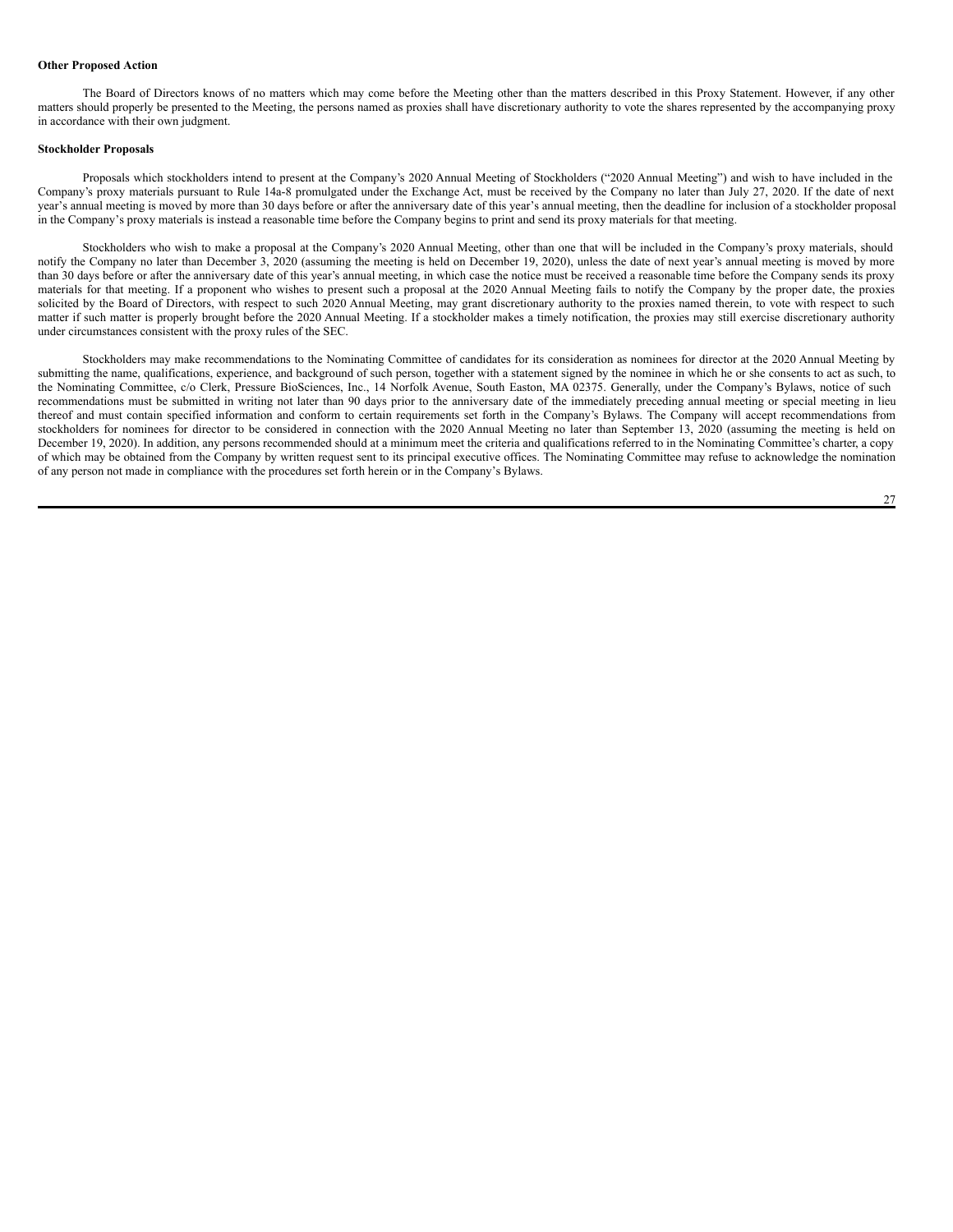## <span id="page-27-0"></span>**Shareholder Communications**

The Board of Directors of the Company has not adopted a formal procedure that shareholders must follow to send communications to it. The Board of Directors does receive communications from shareholders, from time to time, and addresses those communications as appropriate. Shareholders can send communication to the Board of Directors in writing, to Pressure BioSciences, Inc., 14 Norfolk Avenue, South Easton, MA 02375, Attention: Board of Directors.

#### **Incorporation by Reference**

To the extent that this Proxy Statement has been or will be specifically incorporated by reference into any filing by the Company under the Securities Act of 1933, as amended, or the Exchange Act, the section of the Proxy Statement entitled "Audit Committee Report" shall not be deemed to be so incorporated, unless specifically otherwise provided in any such filing.

## <span id="page-27-1"></span>**Additional Copies of our Annual Report on Form 10-K and Householding**

Additional copies of the Company's Annual Report on Form 10-K for the fiscal year ended December 31, 2018 and as filed with the SEC, are available to stockholders without charge upon written request addressed to Clerk, Pressure BioSciences, Inc., 14 Norfolk Avenue, South Easton, MA 02375. In certain cases, only one Annual Report and Proxy Statement may be delivered to multiple shareholders sharing an address unless the Company has received contrary instructions from one or more of the shareholders at that address. The Company will undertake to deliver promptly upon written or oral request a separate copy of the Annual Report or Proxy Statement, as applicable, to a shareholder at a shared address to which a single copy of such documents was delivered. Such request should also be directed to Clerk, Pressure BioSciences, Inc., 14 Norfolk Avenue, South Easton, MA 02375., at the address or telephone number indicated in the previous paragraph. In addition, shareholders sharing an address can request delivery of a single copy of Annual Reports or Proxy Statements if they are receiving multiple copies of Annual Reports or Proxy Statements by directing such request to the same mailing address.